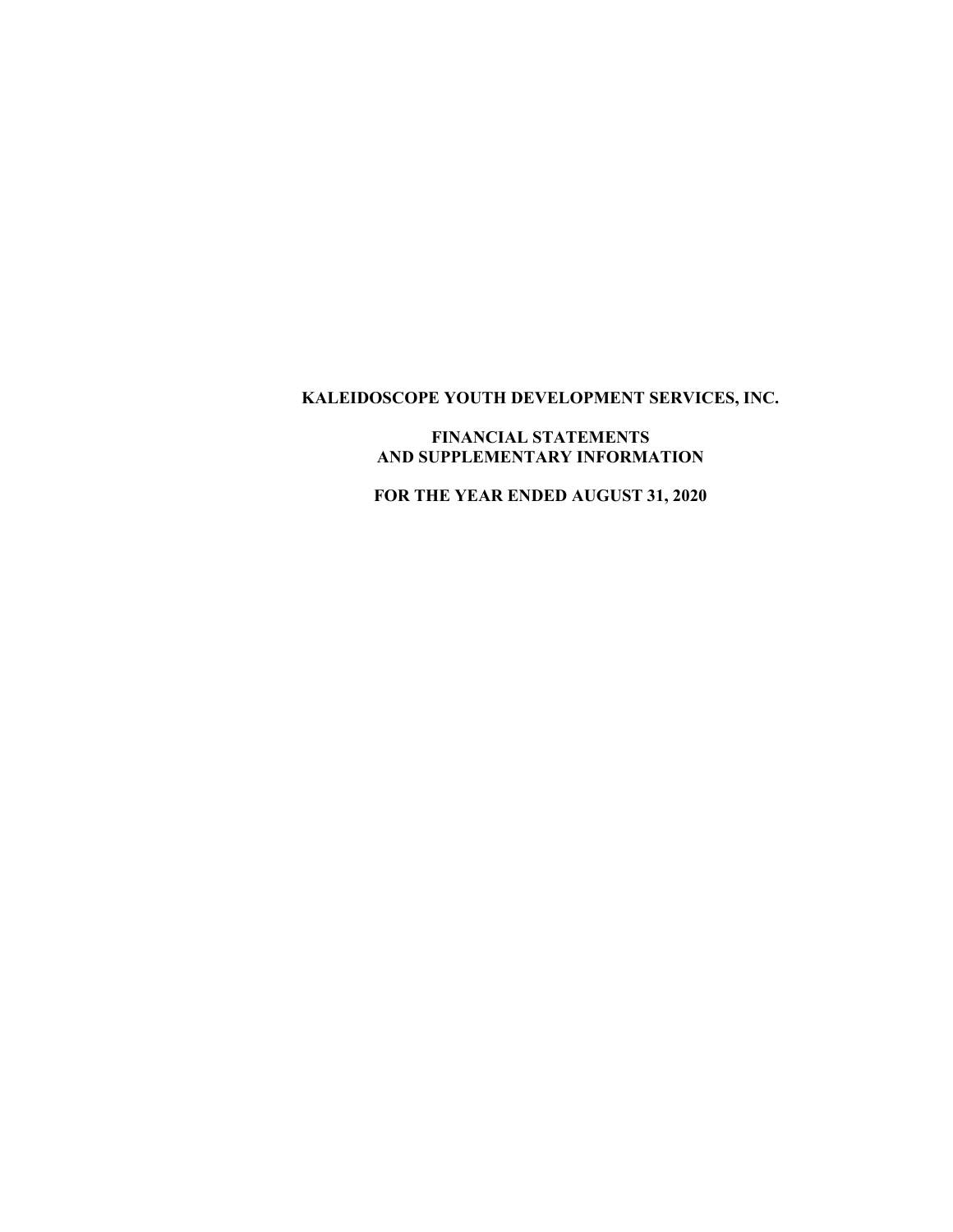# **TABLE OF CONTENTS**

| <b>CERTIFICATE OF BOARD</b>                                                                                                                                                                                              |    |
|--------------------------------------------------------------------------------------------------------------------------------------------------------------------------------------------------------------------------|----|
| Independent Auditor's Report                                                                                                                                                                                             | 1  |
| FINANCIAL STATEMENTS                                                                                                                                                                                                     |    |
| <b>Statement of Financial Position</b>                                                                                                                                                                                   | 3  |
| <b>Statement of Activities</b>                                                                                                                                                                                           | 4  |
| <b>Statement of Functional Expenses</b>                                                                                                                                                                                  | 5  |
| <b>Statement of Cash Flows</b>                                                                                                                                                                                           | 6  |
| Notes to Financial Statements                                                                                                                                                                                            | 7  |
| Independent Auditor's Report on Supplementary Information                                                                                                                                                                | 17 |
| SUPPLEMENTAL FINANCIAL STATEMENTS                                                                                                                                                                                        |    |
| Statement of Financial Position for Individual Charter School                                                                                                                                                            | 18 |
| Statement of Activities for Individual Charter School                                                                                                                                                                    | 19 |
| Statement of Cash Flows for Individual Charter School                                                                                                                                                                    | 20 |
| Schedule of Expenses for Individual Charter School                                                                                                                                                                       | 21 |
| Schedule of Capital Assets for Individual Charter School                                                                                                                                                                 | 22 |
| Budgetary Comparison Schedule for Individual Charter School                                                                                                                                                              | 23 |
| Independent Auditor's Report on Internal Control over Financial Reporting and<br>on Compliance and Other Matters Based on an Audit of Financial Statements<br>Performed in Accordance with Government Auditing Standards | 24 |
| Independent Auditor's Report on Compliance for Each Major Program and on<br>Internal Control over Compliance Required by the Uniform Guidance                                                                            | 26 |
| Schedule of Findings and Questioned Costs                                                                                                                                                                                | 28 |
| Schedule of Prior Year Findings                                                                                                                                                                                          | 29 |
| Schedule of Expenditures of Federal Awards                                                                                                                                                                               | 30 |
| Notes to Schedule of Expenditures of Federal Awards                                                                                                                                                                      | 31 |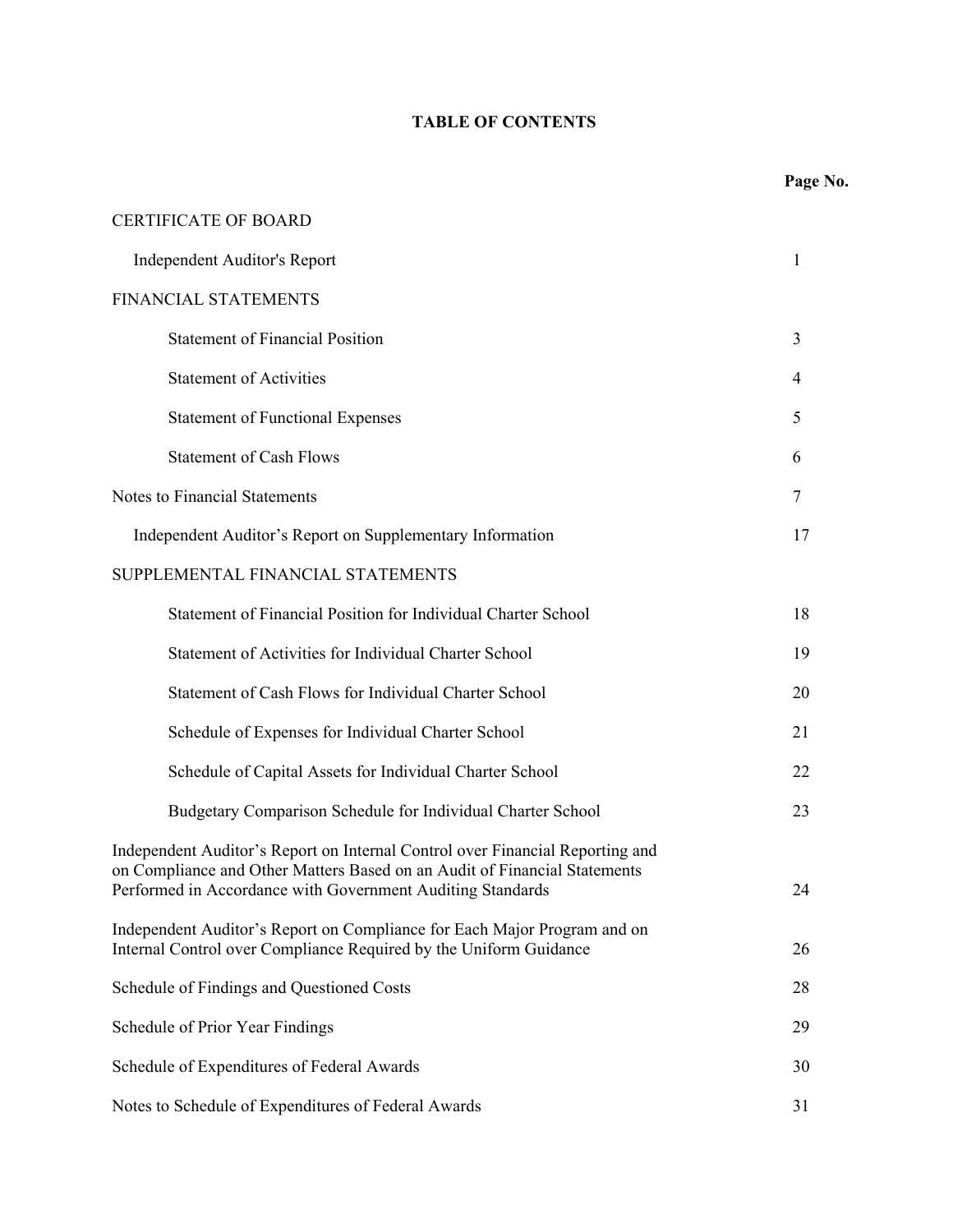(Federal Employer Identification Number 76-0626934) 101-861

# **CERTIFICATE OF BOARD**

August 31, 2020

We, the undersigned, certify that the attached Annual Financial and Compliance Report of Kaleidoscope Youth Development Services, Inc. was reviewed and  $\sqrt{\frac{3}{2}}$  approved disapproved for the year ended August 31, 2020, at a meeting of the governing body of said charter school on the  $\frac{2}{5}$  day of  $\frac{10}{10}$   $\frac{100}{100}$  $202$ .

**Signature of Board Secretary** 

Signature of Board President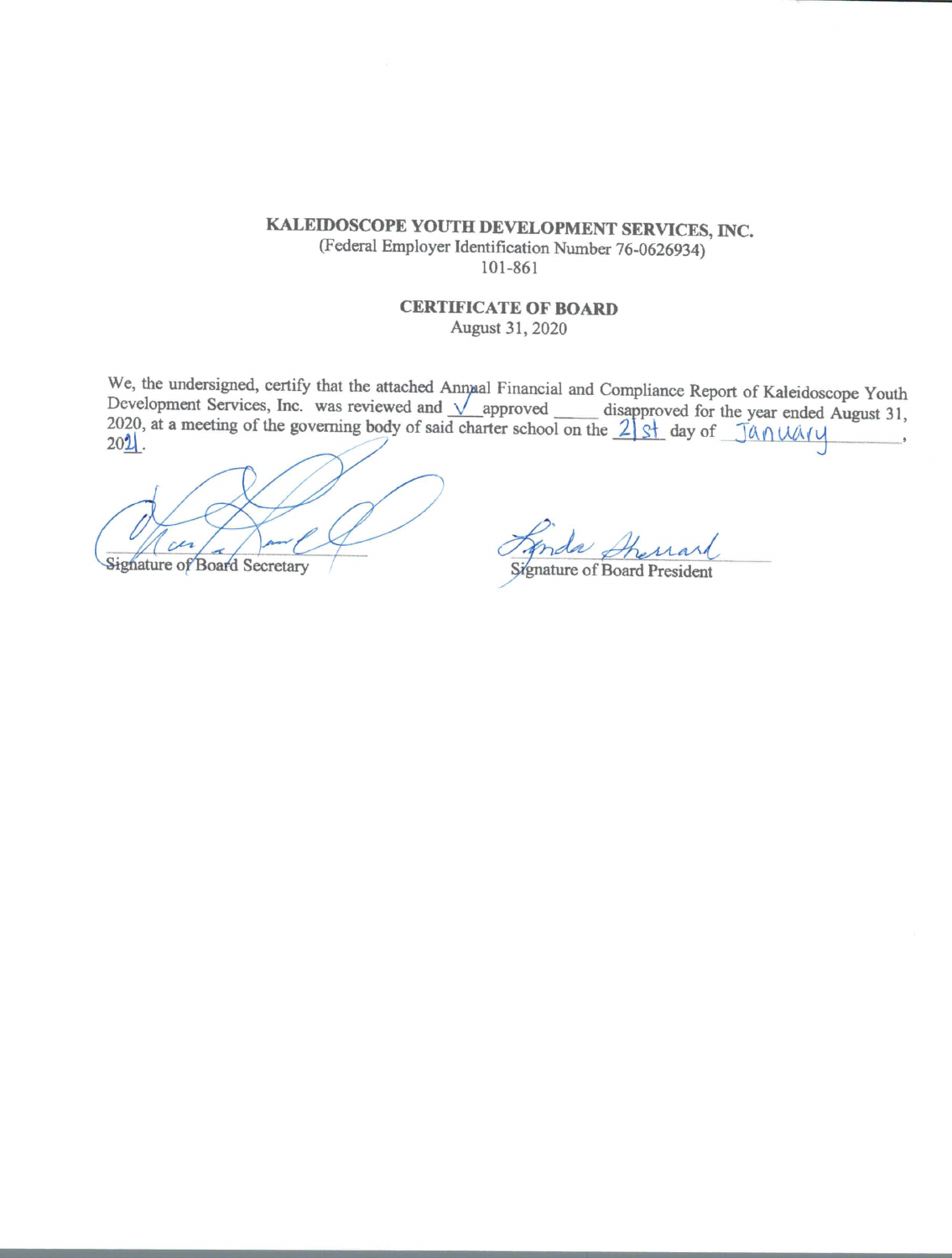# **CERTIFIED PUBLIC ACCOUNTANTS**  5177 RICHMOND AVE. SUITE 1100 HOUSTON, TX 77056 TEL: (713) 666-5900 FAX: (713) 666-1049

http://www.gomezandco.com

# INDEPENDENT AUDITOR'S REPORT

To the Board of Directors of Kaleidoscope Youth Development Services, Inc. Houston, Texas

#### **Report on the Financial Statements**

We have audited the accompanying financial statements of Kaleidoscope Youth Development Services, Inc. (a nonprofit organization), which comprise the statement of financial position as of August 31, 2020, and the related statements of activities and cash flows for the year then ended, and the related notes to the financial statements.

#### *Management's Responsibility for the Financial Statements*

Management is responsible for the preparation and fair presentation of these financial statements in accordance with accounting principles generally accepted in the United States of America; this includes the design, implementation, and maintenance of internal control relevant to the preparation and fair presentation of financial statements that are free from material misstatement, whether due to fraud or error.

#### *Auditor's Responsibility*

Our responsibility is to express an opinion on these financial statements based on our audit. We conducted our audit in accordance with auditing standards generally accepted in the United States of America and the standards applicable to financial audits contained in *Government Auditing Standards*, issued by the Comptroller General of the United States. Those standards require that we plan and perform the audit to obtain reasonable assurance about whether the financial statements are free from material misstatement.

An audit involves performing procedures to obtain audit evidence about the amounts and disclosures in the financial statements. The procedures selected depend on the auditor's judgment, including the assessment of the risks of material misstatement of the financial statements, whether due to fraud or error. In making those risk assessments, the auditor considers internal control relevant to the entity's preparation and fair presentation of the financial statements in order to design audit procedures that are appropriate in the circumstances, but not for the purpose of expressing an opinion on the effectiveness of the entity's internal control. Accordingly, we express no such opinion. An audit also includes evaluating the appropriateness of accounting policies used and the reasonableness of significant accounting estimates made by management, as well as evaluating the overall presentation of the financial statements.

We believe that the audit evidence we have obtained is sufficient and appropriate to provide a basis for our audit opinion.

#### *Opinion*

In our opinion, the financial statements referred to above present fairly, in all material respects, the financial position of Kaleidoscope Youth Development Services, Inc. as of August 31, 2020 and the changes in its net assets and its cash flows for the year then ended in accordance with accounting principles generally accepted in the United States of America.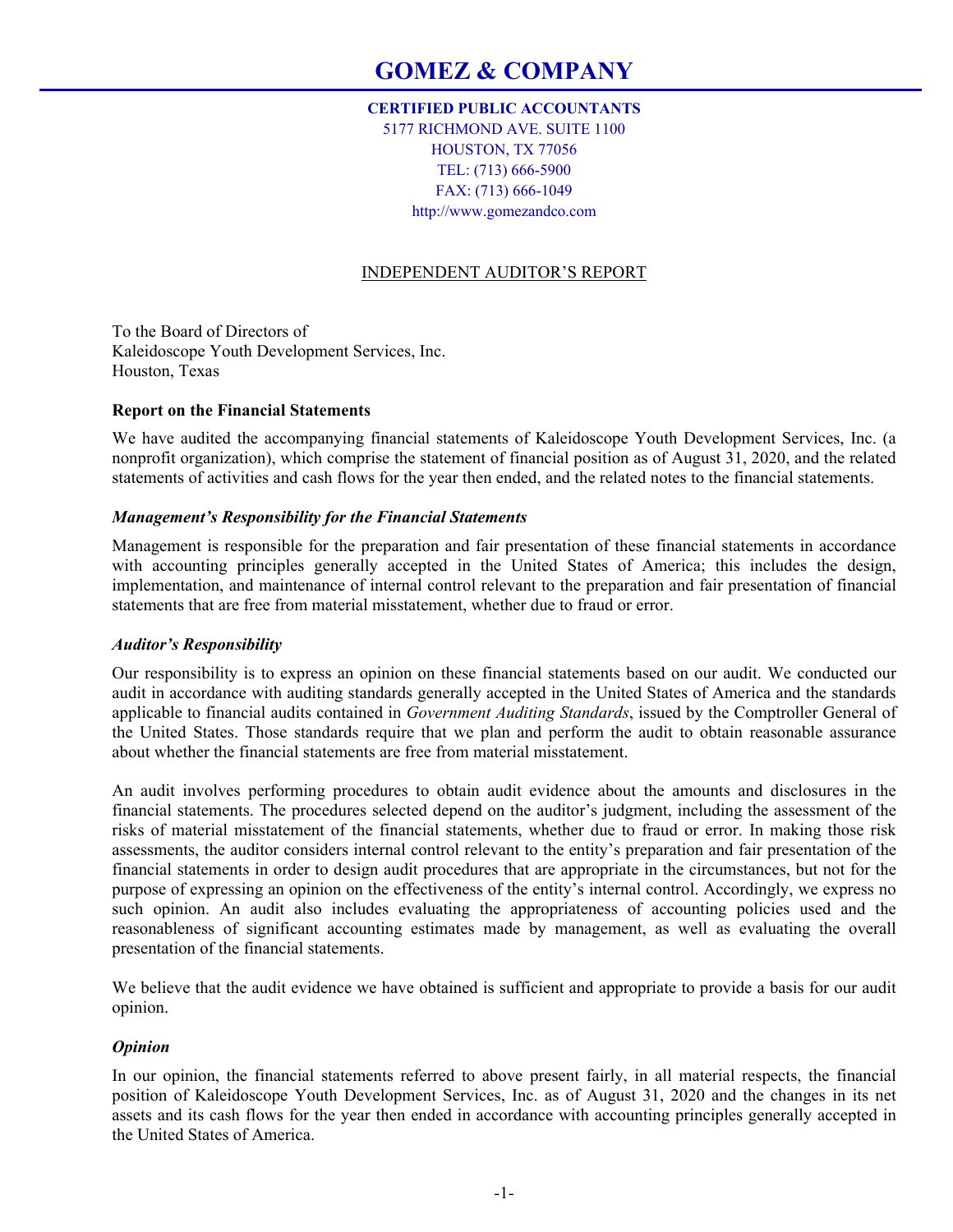#### *Other Matters*

#### *Other Information*

Our audit was conducted for the purpose of forming an opinion on the financial statements as a whole. The accompanying schedule of expenditures of federal awards, as required by Title 2 U.S. *Code of Federal Regulations* (CFR) Part 200, *Uniform Administrative Requirements, Cost Principles, and Audit Requirements for Federal Awards*, is presented for purposes of additional analysis and is not a required part of the financial statements. Such information is the responsibility of management and was derived from and relates directly to the underlying accounting and other records used to prepare the financial statements. The information has been subjected to the auditing procedures applied in the audit of the financial statements and certain additional procedures, including comparing and reconciling such information directly to the underlying accounting and other records used to prepare the financial statements or to the financial statements themselves, and other additional procedures in accordance with auditing standards generally accepted in the United States of America. In our opinion, the information is fairly stated, in all material respects, in relation to the financial statements as a whole.

#### **Other Reporting Required by** *Government Auditing Standards*

In accordance with *Government Auditing Standards*, we have also issued our report dated January 20, 2021, on our consideration of Kaleidoscope Youth Development Services, Inc.'s internal control over financial reporting and on our tests of its compliance with certain provisions of laws, regulations, contracts, and grant agreements and other matters. The purpose of that report is solely to describe the scope of our testing of internal control over financial reporting and compliance and the results of that testing, and not to provide an opinion on the effectiveness of Kaleidoscope Youth Development Services, Inc.'s internal control over financial reporting or on compliance. That report is an integral part of an audit performed in accordance with *Government Auditing Standards* in considering Kaleidoscope Youth Development Services, Inc.'s internal control over financial reporting and compliance.

Lenney & Company

Houston, TX January 20, 2021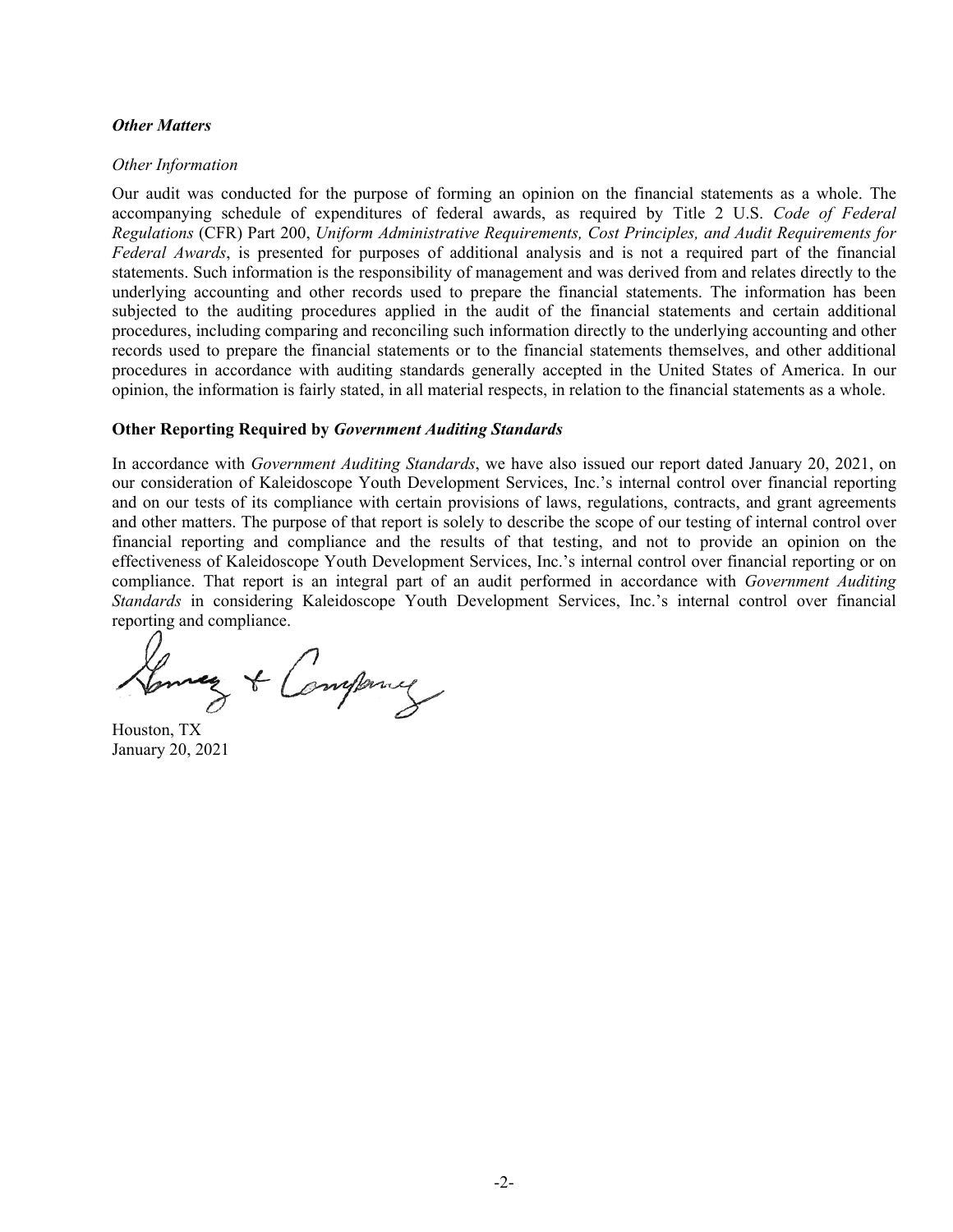# KALEIDOSCOPE YOUTH DEVELOPMENT SERVICES, INC. STATEMENT OF FINANCIAL POSITION

# AUGUST 31, 2020

| <b>ASSETS</b>                                         |    |             |
|-------------------------------------------------------|----|-------------|
| <b>CURRENT ASSETS</b>                                 |    |             |
| Cash and Cash Equivalents                             | \$ | 557,481     |
| <b>Grants Receivable</b>                              |    | 1,430,379   |
| Other Receivables                                     |    | 9,040       |
| Prepaid Expenses                                      |    | 213,175     |
| TOTAL CURRENT ASSETS                                  |    | 2,210,075   |
| PROPERTY AND EQUIPMENT                                |    |             |
| Land                                                  |    | 217,172     |
| Building and Improvements                             |    | 7,260,778   |
| Furniture and Equipment                               |    | 1,083,391   |
| Vehicles                                              |    | 416,507     |
|                                                       |    | 8,977,848   |
| Less: Accumulated Depreciation                        |    | (2,377,368) |
|                                                       |    | 6,600,480   |
| <b>TOTAL ASSETS</b>                                   | S  | 8,810,555   |
| <b>LIABILITIES AND NET ASSETS</b>                     |    |             |
| <b>CURRENT LIABILITIES</b>                            |    |             |
| <b>Accounts Payable</b>                               | \$ | 436,227     |
| <b>Accrued Expenses</b>                               |    | 14,938      |
| Accrued Payroll Liabilities                           |    | 205,381     |
| Payroll Tax Liabilities                               |    | 272,353     |
| Interest Payable                                      |    | 116,647     |
| Deferred Revenue                                      |    | 336,929     |
| Current Portion Paycheck Protection Program Loan      |    | 709,444     |
| <b>Current Portion Notes Payable</b>                  |    | 293,372     |
| TOTAL CURRENT LIABILITIES                             |    | 2,385,291   |
| NONCURRENT LIABILITIES                                |    |             |
| Noncurrent portion of Payment Protection Program Loan |    | 993,222     |
| Noncurrent portion of Notes Payable                   |    | 4,457,891   |
| TOTAL NONCURRENT LIABILITIES                          |    | 5,451,113   |
| <b>TOTAL LIABILITIES</b>                              |    | 7,836,404   |
| <b>NET ASSETS</b>                                     |    |             |
| <b>Without Donor Restrictions</b>                     |    | 99,436      |
| <b>With Donor Restrictions</b>                        |    | 874,715     |
| <b>TOTAL NET ASSETS</b>                               |    | 974,151     |
| TOTAL LIABILITIES NET ASSETS                          | \$ | 8,810,555   |

See accompanying notes to financial statements.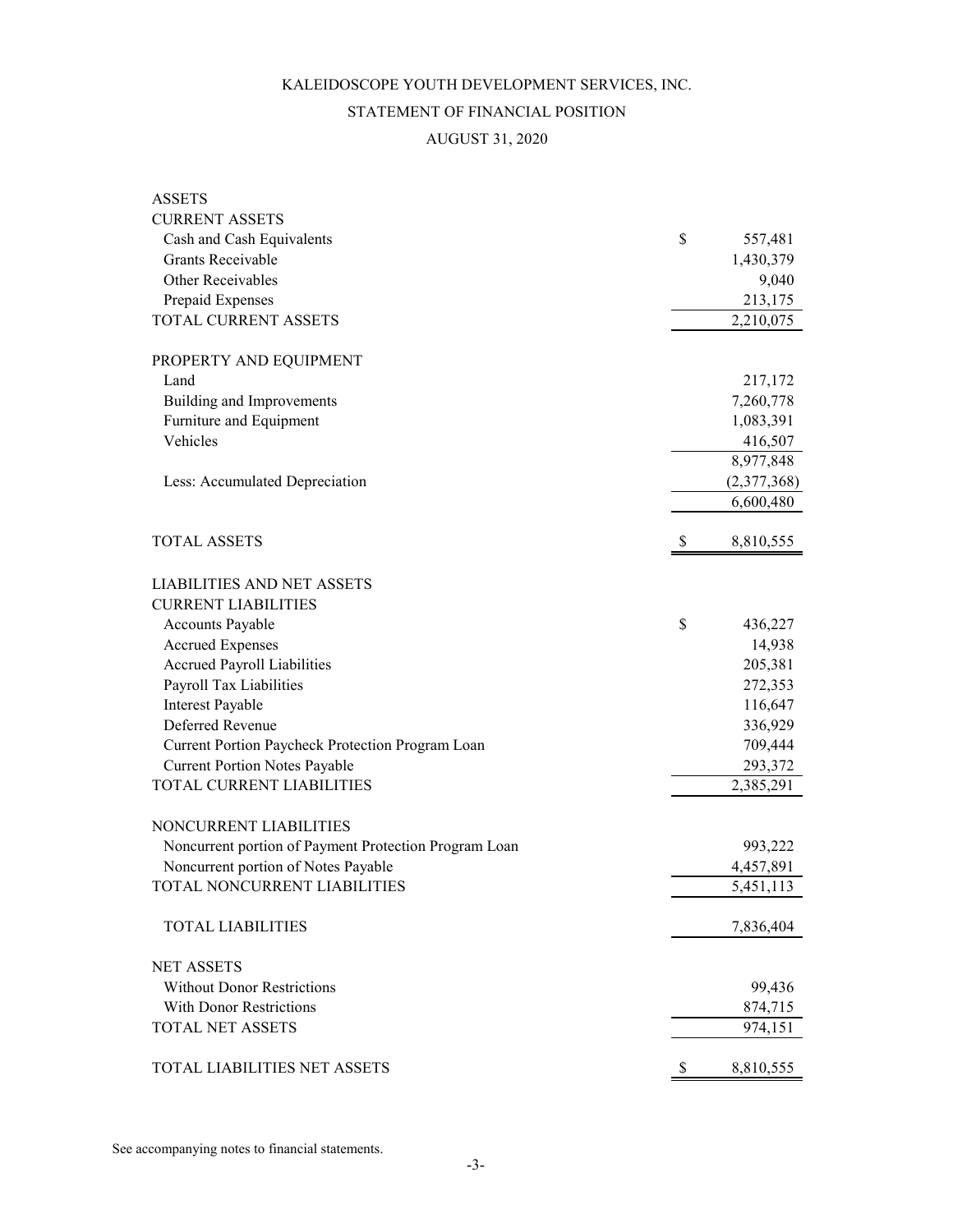# KALEIDOSCOPE YOUTH DEVELOPMENT SERVICES, INC. STATEMENT OF ACTIVITIES FOR THE YEAR ENDED AUGUST 31, 2020

|                                        | <b>Without Donor</b> | With Donor      |    |             |  |
|----------------------------------------|----------------------|-----------------|----|-------------|--|
|                                        | Restrictions         | Restrictions    |    | Total       |  |
| Revenues                               |                      |                 |    |             |  |
| <b>Federal Program Revenues</b>        | \$                   | \$<br>1,280,361 | \$ | 1,280,361   |  |
| <b>State Program Revenues</b>          |                      | 7,960,746       |    | 7,960,746   |  |
| Local Support                          | 499,785              |                 |    | 499,785     |  |
| Net Assets Released from Restrictions: | 11,422,499           | (11, 422, 499)  |    |             |  |
| <b>Total Revenues</b>                  | 11,922,284           | (2,181,392)     |    | 9,740,892   |  |
| Expenses                               |                      |                 |    |             |  |
| Charter School                         | 6,322,924            |                 |    | 6,322,924   |  |
| Red Cross Program                      | 8,188                |                 |    | 8,188       |  |
| General and Administrative             | 5,490,827            |                 |    | 5,490,827   |  |
| Fundraising                            | 100,345              |                 |    | 100,345     |  |
| <b>Total Expenses</b>                  | 11,922,284           |                 |    | 11,922,284  |  |
| Gain on Sale of Assets                 |                      |                 |    |             |  |
| Change in Net Assets                   |                      | (2,181,392)     |    | (2,181,392) |  |
| Net Assets, beginning of year          | 99,436               | 3,056,107       |    | 3,155,543   |  |
| Net Assets, end of year                | \$<br>99,436         | \$<br>874,715   | \$ | 974,151     |  |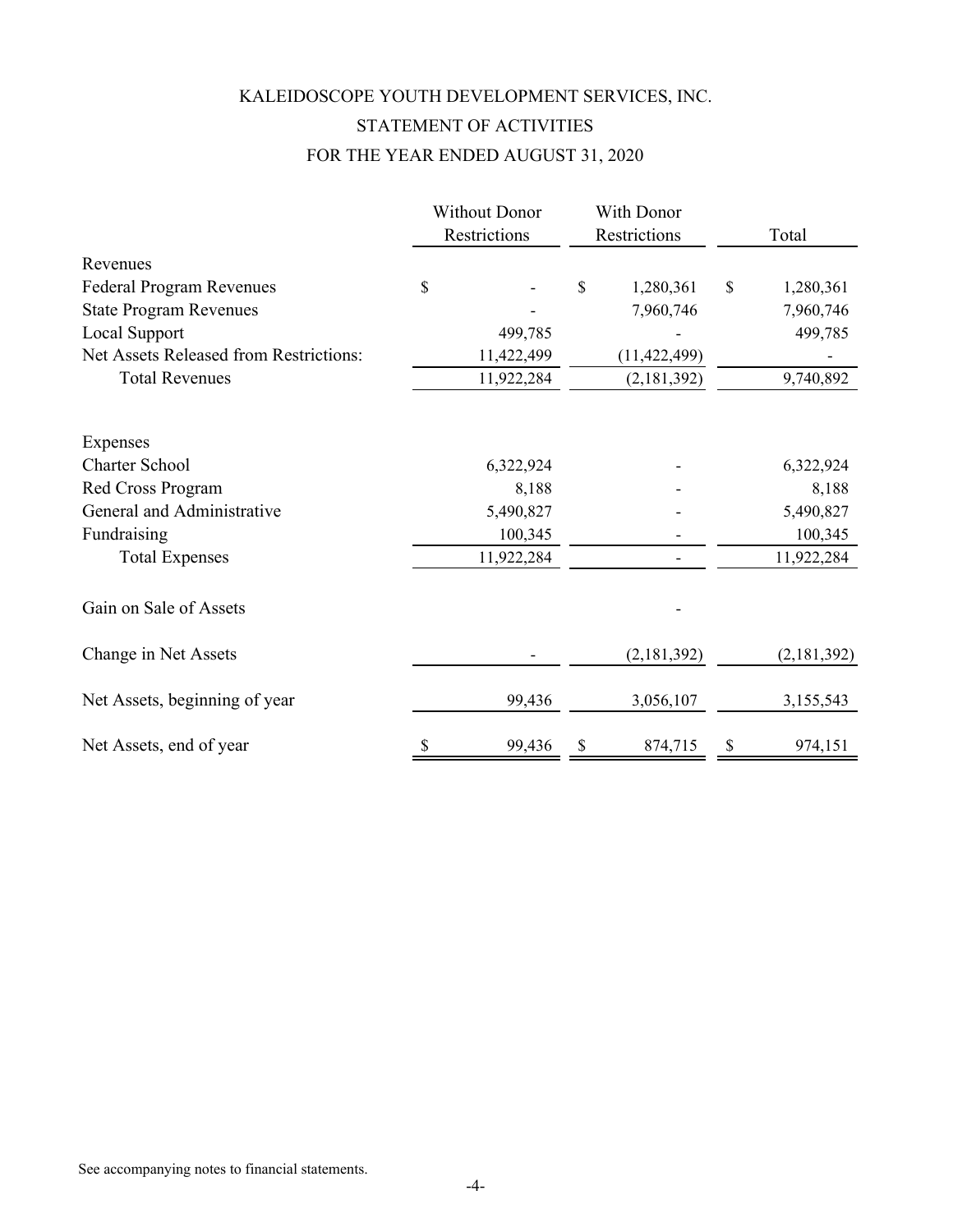STATEMENT OF FUNCTIONAL EXPENSES

FOR THE YEAR ENDED AUGUST 31, 2020

|                               | Program Services |                          |                   |                          |    | Supporting Services       |              |                           |                         |  |                                     |               |            |
|-------------------------------|------------------|--------------------------|-------------------|--------------------------|----|---------------------------|--------------|---------------------------|-------------------------|--|-------------------------------------|---------------|------------|
|                               |                  | Charter School           | Red Cross Program |                          |    | Total<br>Program Services |              | General and<br>Management | Fundraising<br>Services |  | Total<br><b>Supporting Services</b> |               | Total      |
| Salaries                      | S                | 4,990,497                | $\mathbf S$       | 7,031                    | \$ | 4,997,528                 | <sup>S</sup> | 1,814,710 \$              | 76,918 \$               |  | 1,891,628                           | <sup>\$</sup> | 6,889,156  |
| Payroll taxes                 |                  | 144,342                  |                   | ٠                        |    | 144,342                   |              | 130,243                   | 14,539                  |  | 144,782                             |               | 289,124    |
| Employee benefits             |                  | 553,423                  |                   | 358                      |    | 553,781                   |              | 197,658                   |                         |  | 197,658                             |               | 751,439    |
| <b>Equipment Lease</b>        |                  | 1,198                    |                   |                          |    | 1,198                     |              | 29,250                    |                         |  | 29,250                              |               | 30,448     |
| Occupancy                     |                  | $\overline{\phantom{a}}$ |                   |                          |    |                           |              | 484,333                   |                         |  | 484,333                             |               | 484,333    |
| Utilities                     |                  |                          |                   |                          |    |                           |              | 405,541                   |                         |  | 405,541                             |               | 405,541    |
| Supplies                      |                  | 208,266                  |                   | 295                      |    | 208,561                   |              | 296,260                   | 53                      |  | 296,313                             |               | 504,874    |
| Repairs and Maintenance       |                  | 29,873                   |                   | ۰                        |    | 29,873                    |              | 205,381                   | 311                     |  | 205,692                             |               | 235,565    |
| Travel                        |                  | 29,648                   |                   | 230                      |    | 29,878                    |              | 3,417                     | 85                      |  | 3,502                               |               | 33,380     |
| Professional fees             |                  | 201,885                  |                   |                          |    | 201,885                   |              | 665,006                   | 5,491                   |  | 670,497                             |               | 872,382    |
| Insurance                     |                  |                          |                   |                          |    |                           |              | 131,592                   |                         |  | 131,592                             |               | 131,592    |
| Miscellaneous expenses        |                  | 163,792                  |                   | 274                      |    | 164,066                   |              | 388,422                   | 523                     |  | 388,945                             |               | 553,011    |
| Depreciation and amortization |                  | $\overline{\phantom{a}}$ |                   | ٠                        |    |                           |              | 523,138                   | 2,425                   |  | 525,563                             |               | 525,563    |
| Interest expense              |                  |                          |                   | $\overline{\phantom{0}}$ |    |                           |              | 215,876                   |                         |  | 215,876                             |               | 215,876    |
|                               |                  | 6,322,924                |                   | 8,188                    |    | 6,331,112                 |              | 5,490,827                 | 100,345<br>Ъ.           |  | 5,591,172                           |               | 11,922,284 |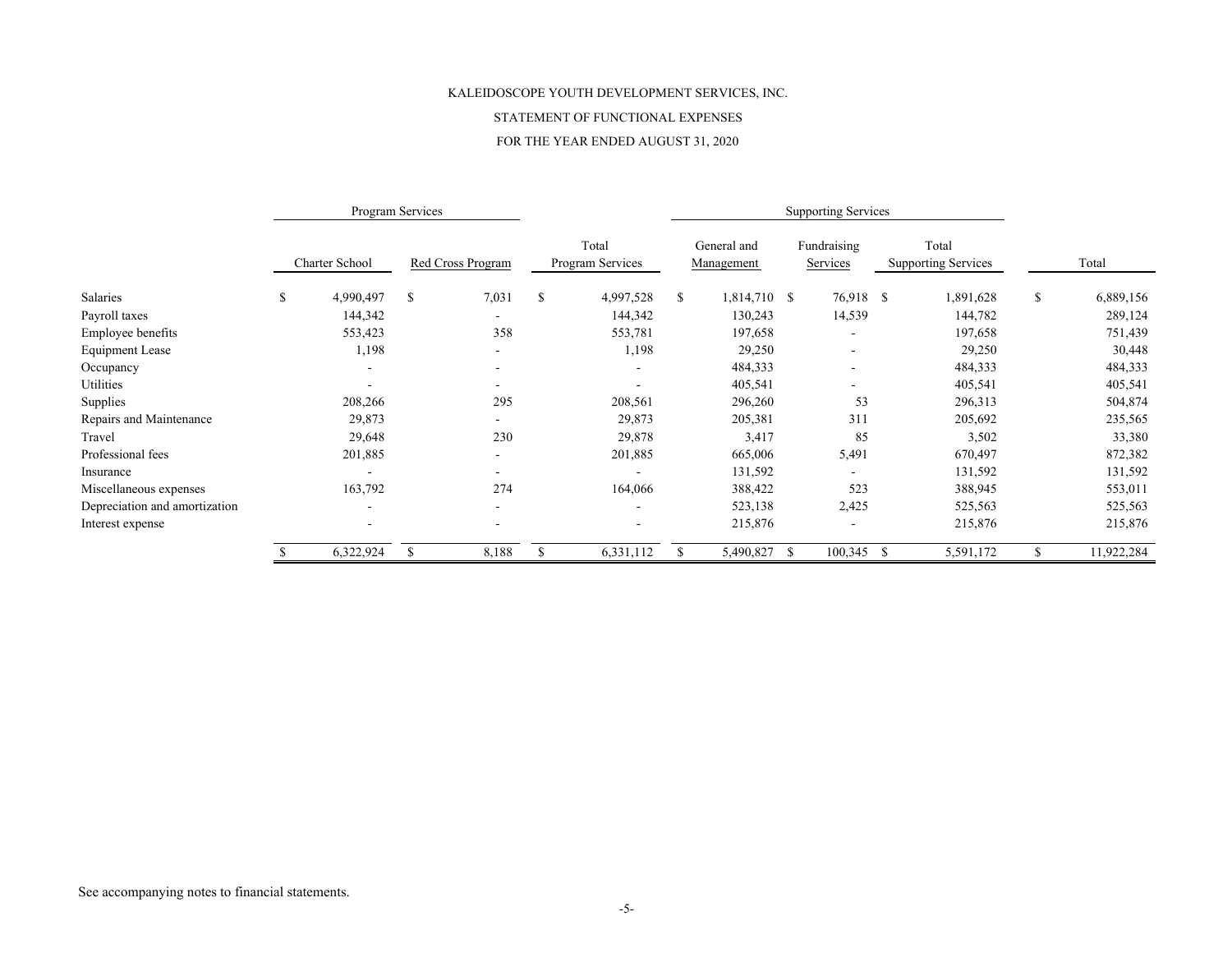# KALEIDOSCOPE YOUTH DEVELOPMENT SERVICES, INC. STATEMENTS OF CASH FLOWS FOR THE YEAR ENDED AUGUST 31, 2020

# CASH FLOWS FROM OPERATING ACTIVITIES

| Change in net assets                                 | \$<br>(2,181,392) |
|------------------------------------------------------|-------------------|
| Adjustments to reconcile change in net assets to net |                   |
| cash provided by operating activities:               |                   |
| Depreciation expense                                 | 527,891           |
| Gain on sale of equipment                            | (7,997)           |
| (Increase) decrease in Grant Receivable              | 1,459,964         |
| (Increase) decrease in Prepaid                       | (105,759)         |
| Increase (decrease) in Accounts Payable              | (617,889)         |
| Increase (decrease) in Deferred Revenue              | 330,929           |
| Increase (decrease) in Other Liabilities             | (312,000)         |
| <b>Total Adjustments</b>                             | 1,275,139         |
| Net Cash Provided (Used) by Operating Activities     | (906, 252)        |
| CASH FLOWS FROM INVESTING ACTIVITIES                 |                   |
| Cash paid for purchases of fixed assets              | (163, 805)        |
| Sale of Fixed Asset                                  | 8,089             |
| Net Cash Provided (Used) by Investing Activities     | (155,716)         |
| CASH FLOWS FROM FINANCING ACTIVITIES                 |                   |
| Proceeds from loans and line of credit               | 1,951,650         |
| Repayment of Debt                                    | (745, 669)        |
|                                                      |                   |
| Net Cash Provided (Used) by Financing Activities     | 1,205,981         |
| NET INCREASE (DECREASE) IN CASH                      | 144,013           |
| CASH AT BEGINNING OF YEAR                            | 413,468           |
| CASH AT END OF YEAR                                  | \$<br>557,481     |
| Supplemental Disclosures of Cash Flow Information    |                   |
|                                                      |                   |
| Interest                                             | \$<br>215,876     |

See accompanying notes to financial statements.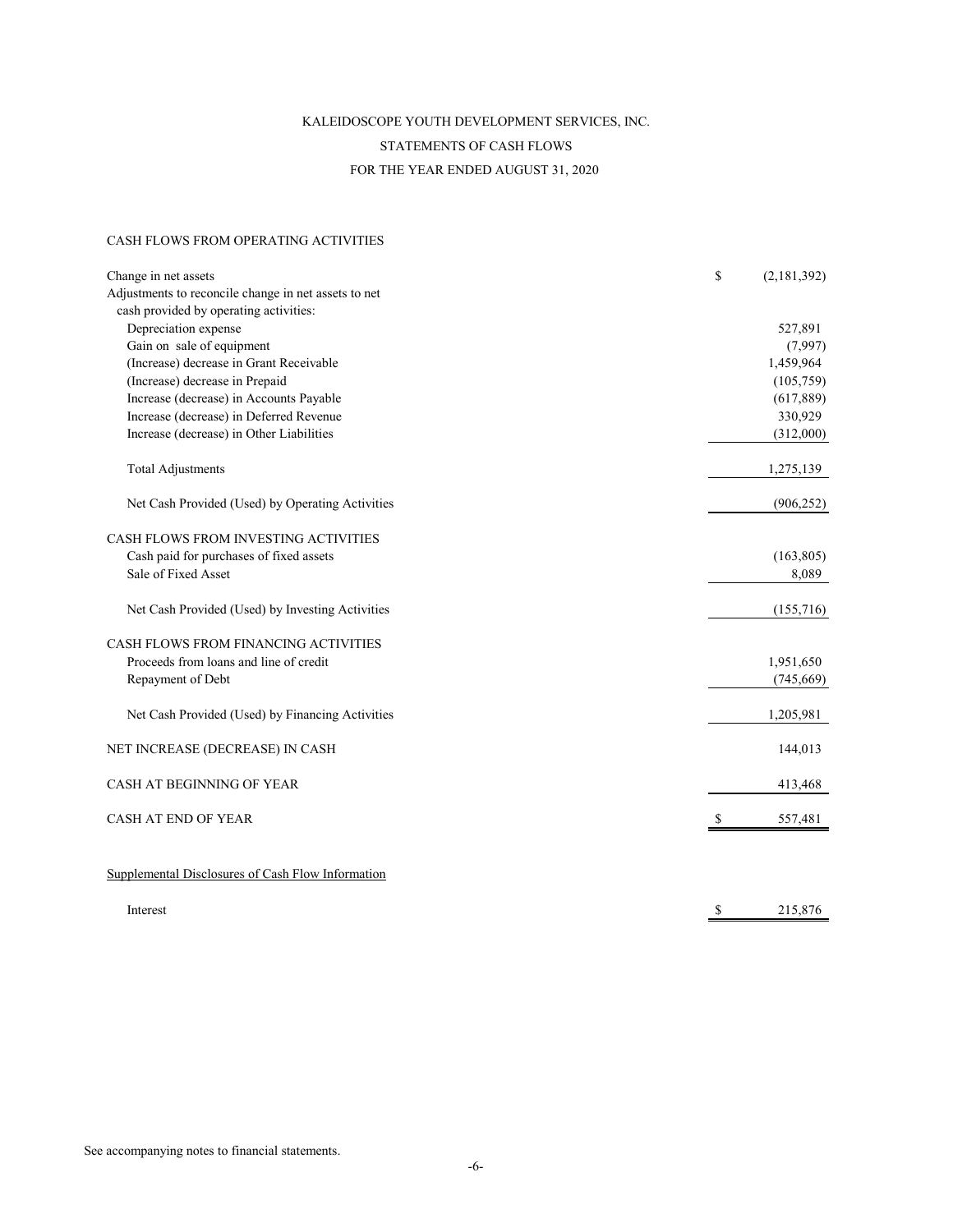#### NOTES TO FINANCIAL STATEMENTS

# AUGUST 31, 2020

#### A. Organization:

Kaleidoscope Youth Development Services, Inc. (Corporation), a nonprofit organization, was incorporated in the State of Texas in 1999, under the Texas Non-Profit Corporation Act. The Internal Revenue Service determined that the organization was exempt from federal income tax under section  $501(a)$  of the Internal Revenue Code as an organization described in Section  $501(c)(3)$ .

Pursuant to its charter granted by the State Board of Education in accordance with Texas Education Code Section 12, Subchapter D, Open-Enrollment Charter School, the Organization operates as part of the state public school system subject to all federal and state laws and rules governing public schools. The Organization is also subject to all laws and rules pertaining to open-enrollment charter schools in section 12 of the Texas Education Code.

The organization was formed to provide elementary educational services to children and families in the Houston area, with an elementary charter school being the primary method of service provision. The organization currently provides services to 883 children and families. It is managed by a five member Board of Directors that has the exclusive power and duty to direct the supervision, management, and administration of the Organization's activities.

The charter holder, Kaleidoscope Youth Development Services, Inc., only operates a single charter school and does not conduct any other charter or non-charter activities.

#### B. Summary of Significant Accounting Policies:

# BASIS OF PRESENTATION

Kaleidoscope Youth Development Services, Inc. reports its financial information based on the *Financial Accounting Standards Board Accounting Standards Codification 958 Not-for-Profit Entities- 205 Presentation of Financial Statements*. Under *FASB ASC 958-205*, an organization is required to report information regarding its financial position and activities according to two classes of net assets: net assets with donor restrictions and net assets without donor restrictions.

# CLASSIFICATION OF NET ASSETS

Net assets of KALEIDOSCOPE YOUTH DEVELOPMENT SERVICES, Inc. are classified based on the presence or absence of donor-imposed restrictions. Net assets are comprised of two groups as follows:

*Net Assets Without Donor Restrictions* – Amounts that are not subject to usage restrictions based on donor-imposed requirements. This class also includes assets previously restricted where restrictions have expired or been met.

*Net Assets with Donor Restrictions –* Assets subject to usage limitations based on donor-imposed or grantor restrictions. These restrictions may be temporary or may be based on a particular use.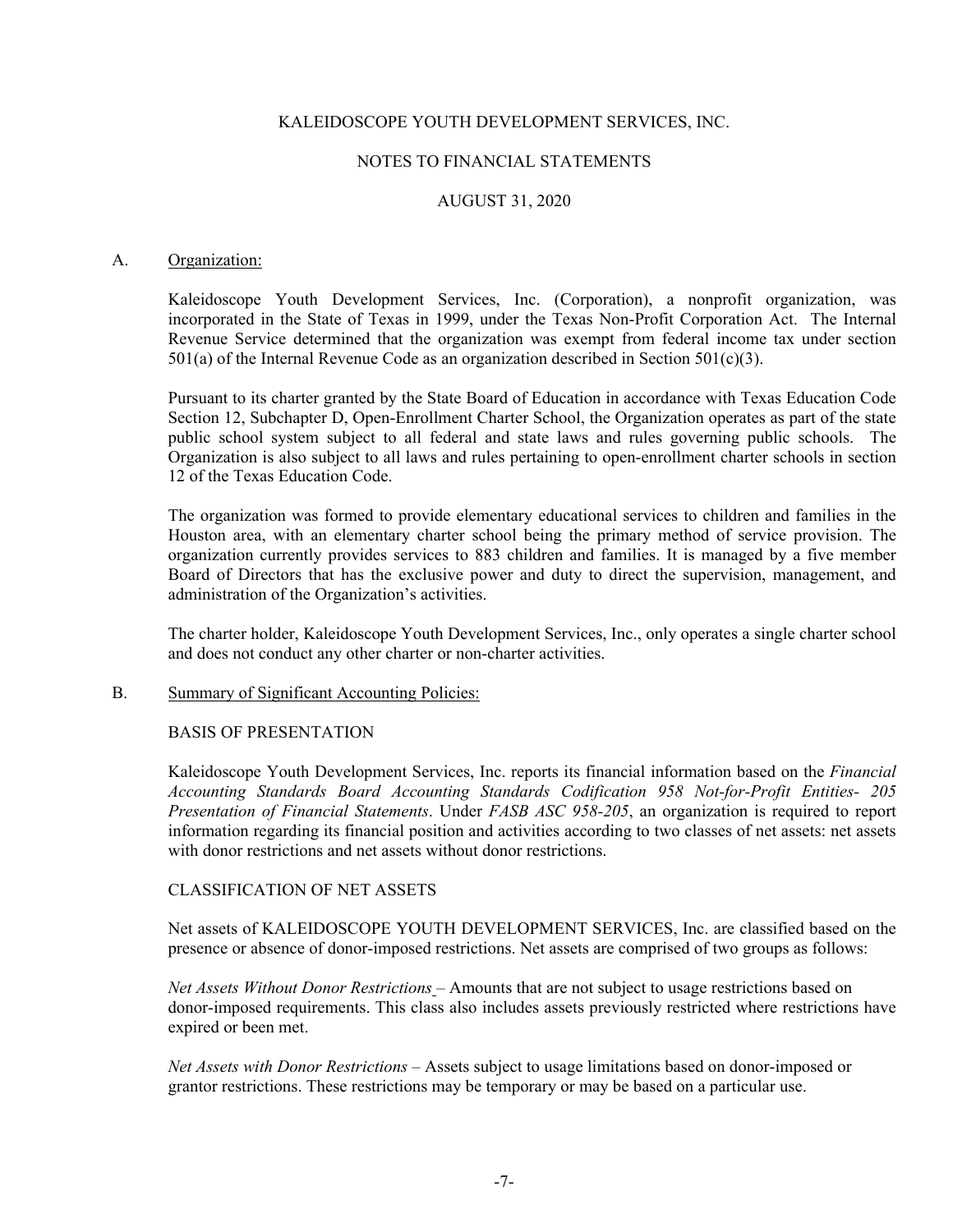#### NOTES TO FINANCIAL STATEMENTS

# AUGUST 31, 2020

#### B. Summary of Significant Accounting Policies: (Continued)

Restrictions may be met by the passage of time or by actions of the KALEIDOSCOPE YOUTH DEVELOPMENT SERVICES, Inc. Certain restrictions may need to be maintained in perpetuity. Earnings related to restricted net assets will be included in net assets without donor-restrictions unless otherwise specifically required to be included in donor-restricted net assets by the donor or by applicable state law. On occasion, the governing board may designate a portion of net assets without donor restrictions for a specific purpose. Designated net assets are not governed by donor-imposed restrictions and may be reversed by the governing board at any time.

#### SUPPORT AND REVENUE

Support and revenue are recorded based on the accrual method.

# CASH DONATIONS AND DONATED SERVICES

Cash donations are considered to be available for unrestricted use unless specifically restricted by the donor. No amounts have been reflected in the financial statements for donated services since no objective basis is available to measure the value of such donations. Nevertheless, a substantial number of volunteers have donated their time in connection with the program service and administration of the Organization.

#### **CONTRIBUTIONS**

In accordance with *Financial Accounting Standards Board Accounting Standards Codification 958 Notfor-Profit Entities- 605 Revenue Recognition*, contributions received are recorded as with donor restrictions and without donor restrictions support depending on the existence or nature of any donor restrictions.

#### PROPERTY AND EQUIPMENT

Property and equipment purchased by Kaleidoscope Youth Development Services, Inc. are recorded at cost. Donations of property and equipment are recorded at their fair value at the date of the gift. All purchases and donations in excess of \$5,000 individually or as a group are capitalized. Depreciation is provided on the straight-line method based upon estimated useful lives of five years for equipment, furniture, and automobiles, twenty-five years for building and land improvements, and twenty-five years for buildings. Gains or losses on retired or sold property and equipment are reflected in income for the period. The proceeds from such sales which are not legally required or expected to be reinvested in property and equipment are transferred to unrestricted net assets.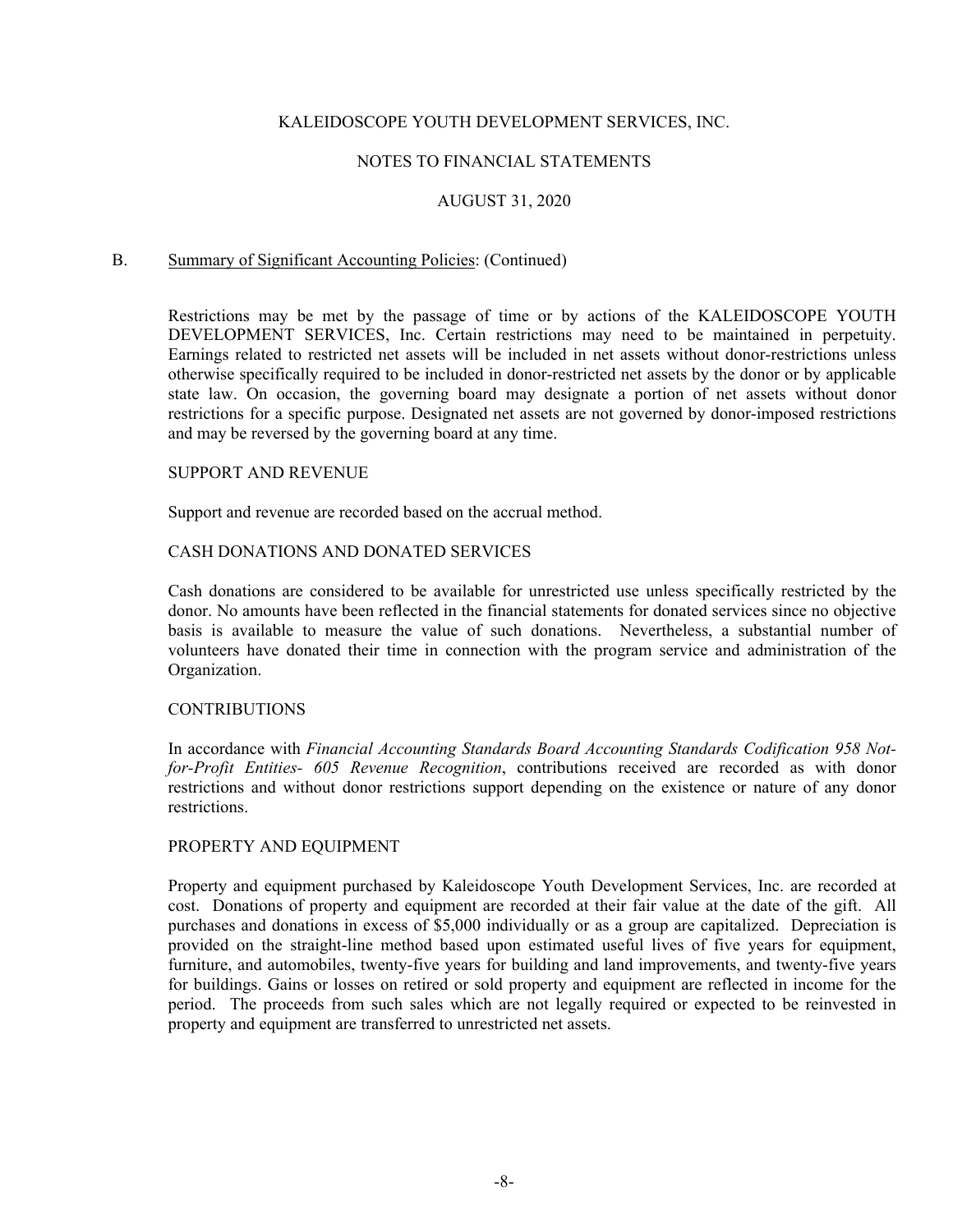#### NOTES TO FINANCIAL STATEMENTS

# AUGUST 31, 2020

#### B. Summary of Significant Accounting Policies: (Continued)

#### PLEDGES AND ACCOUNTS RECEIVABLE

Contributions are recognized when the donor makes a promise to give a contribution to Kaleidoscope Youth Development Services, Inc. that is in substance, unconditional. Contributions that are restricted by the donor are reported as increases in unrestricted net assets if the restrictions expire in the year in which the contributions are recognized. All other donor-restricted contributions are reported as increases in net assets depending on the nature of the restrictions. When a restriction expires, net assets with donor restrictions are reclassified to net assets without donor restrictions.

No provision has been made for uncollectible promises to give and accounts receivable as of the statement of financial position date, given that none have been identified.

#### FUNCTIONAL EXPENSES

Expenses are charged to each program based on direct expenditures incurred. Functional expenses which cannot readily be related to a specific program are charged to the various programs based upon hours worked, square footage, number of program staff, or other reasonable methods for allocating the Organization's multiple function expenditures.

#### INCOME TAXES

Kaleidoscope Youth Development Services, Inc. qualifies as a tax-exempt organization under section 501(c) (3) of the Internal Revenue Code and, therefore, has no provision for income taxes.

#### CASH AND CASH EQUIVALENTS

Kaleidoscope Youth Development Services, Inc. considers all highly liquid investments with a maturity of three months or less when purchased to be cash equivalents. Cash is held in demand accounts at local banks. The accounts at these institutions are insured by the Federal Deposit Insurance Corporation up to \$250,000. The bank accounts, at times, exceeded federally insured limits. Kaleidoscope Youth Development Services, Inc. has not experienced any losses on such accounts.

#### INVESTMENTS

Investments in marketable securities with readily determinable fair values and all investments in debt securities are reported at their fair values on the statement of financial position. Unrealized gains and losses are included in the change in net assets. The Academy classifies its marketable debt securities as "held to maturity" if it has the positive intent and ability to hold the securities to maturity. All other marketable securities are classified as "available for sale." Realized gains and losses and unrealized gains and losses, determined using the specific identification method, are included in the change in net assets.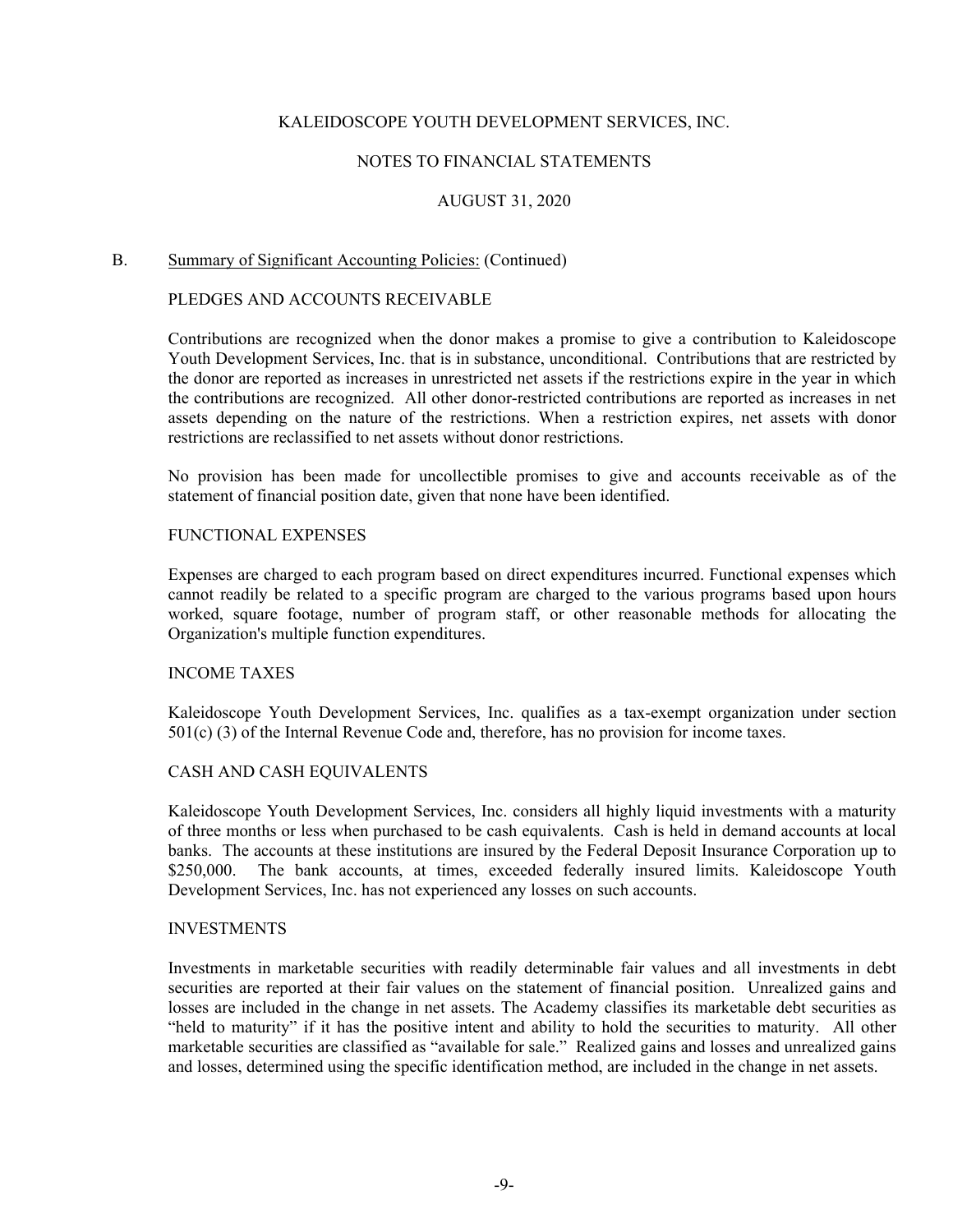#### NOTES TO FINANCIAL STATEMENTS

# AUGUST 31, 2020

#### B. Summary of Significant Accounting Policies: (Continued)

#### ESTIMATES

The preparation of financial statements in conformity with generally accepted accounting principles requires Kaleidoscope Youth Development Services, Inc. management to make estimates and assumptions that affect certain reported amounts and disclosures. Accordingly, actual results could differ from those estimates.

#### C. Pension Plan Obligations:

#### *Plan Description*

The charter school contributes to the Teacher Retirement System of Texas ("TRS"), a cost sharing, multiple-employer defined benefit pension plan with one exception; all risks and costs are not shared by the charter school but are the liability of the State of Texas. TRS administers retirement and disability annuities, and death and survivor benefits to employees and beneficiaries of employees of the publicschool systems of Texas.

The plan operates primarily under the provisions of the Texas Constitution, Article XVI, Sec. 67, and Texas Government code, Title 8, Chapters 803 and 805 respectively. The Texas State legislature has the authority to establish and amend benefit provisions of the pension plan and may, under certain circumstances, grant special authority to the TRS Board of Trustees. TRS issues a publicly available financial report that includes financial statements and required supplementary information for the defined benefit plan. That report may be obtained by writing to the TRS Communications Department, 1000 Red River Street, Austin, Texas 78701 or by calling the TRS Communications Department at 1-800- 223- 8778, or by downloading the report form the TRS Internet website, www.trs.state.tx.us, under the TRS Publications Heading.

Charter schools are legally separate entities from the State and each other. Assets contributed by one charter or independent school district ("ISD") may be used for the benefit of an employee of another ISD or charter. The risk of participating in multi-employer pension plans is different from single-employer plans. Assets contributed to a multi-employer plan by one employer may be used to provide benefits to employees of other participating employers. If a participating employer stops contributing to the plan, the unfunded obligations of the plan may be borne by the remaining participating employers. There is no withdrawal penalty for leaving the TRS system. There is no collective-bargaining agreement. The latest TRS Comprehensive Annual Financial Report available dated August 31, 2020 provided the following information (ABO refers to the accumulated benefit obligation):

| Pension | Total Plan Assets | ABO.              | Percent |
|---------|-------------------|-------------------|---------|
| Fund    | 2020              | 2020              | Funded  |
| TRS.    | \$184,361,871,000 | \$218,974,205,000 | 75.54%  |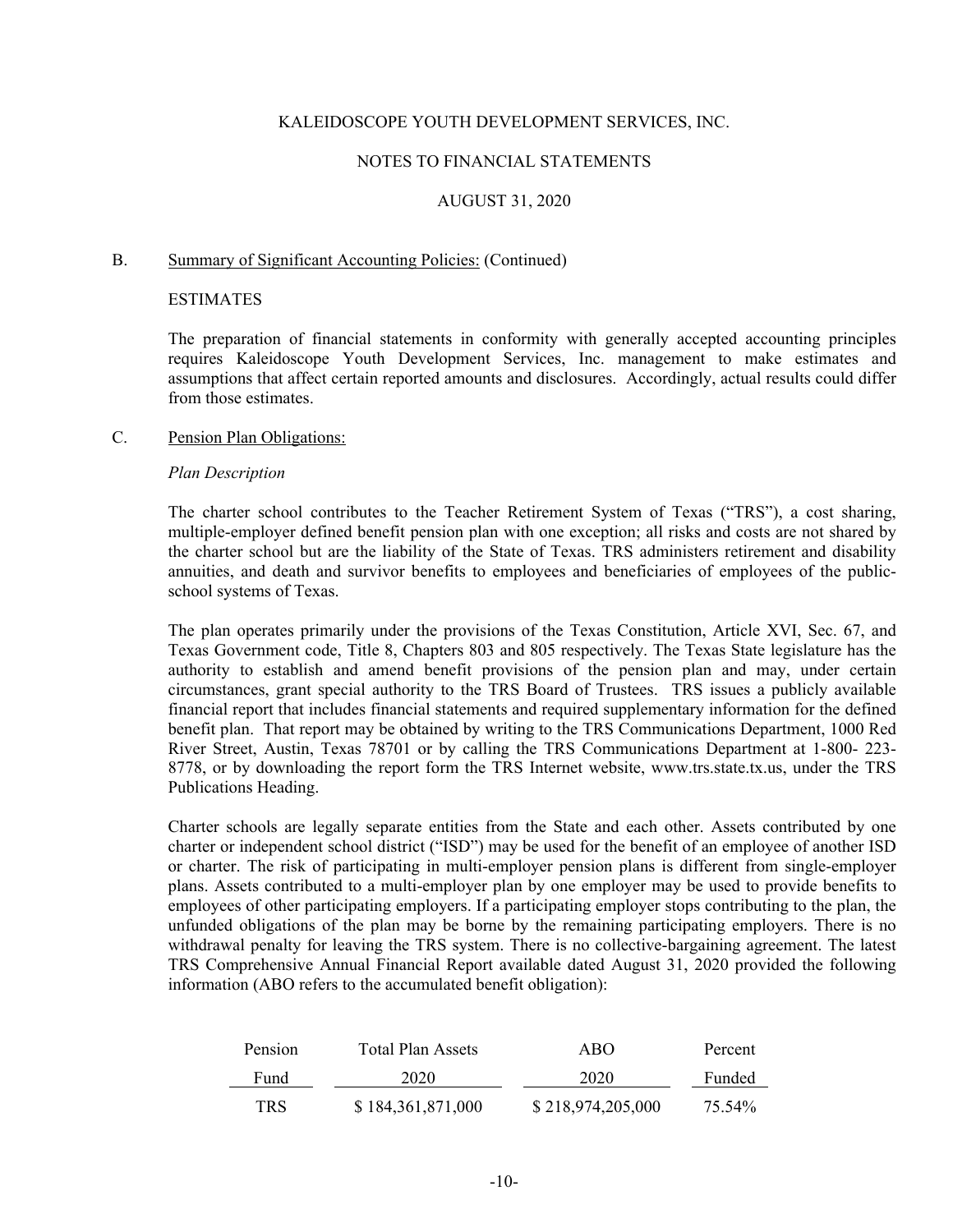#### NOTES TO FINANCIAL STATEMENTS

# AUGUST 31, 2020

#### C. Pension Plan Obligations: (Continued)

#### *Funding Policy*

Contribution requirements are not actuarially determined but are established and amended by the Texas state legislature. The state funding policy is as follows: (1) the state constitution requires the legislature to establish a member contribution rate of not less than 6.0% and not more than 10% of the aggregate annual compensation of all members of the system; (2) A state statute prohibits benefit improvements or contribution reductions if, as a result of a particular action, the time required to amortize TRS' unfunded actuarial liabilities would be increased to a period that exceeds 31 years, or, if the amortization period already exceeds 1 year, the period would be increased by such action. State law provides for a member contribution rate of 7.7% for fiscal year 2020, and a state contribution rate of 7.5% for fiscal year 2020.

The charter school's employee contributions to the system for the year ended August 31, 2020 were \$1,539,116 equal to the required contributions for the year.

Other contributions made from federal and private grants and from the charter school for salaries above the statutory minimum were contributed at a rate of 7.5% totaling \$119,897 for the year ended August 31, 2020. The charter school's contributions into this plan do not represent more than 5% of the total contributions to the plan. The charter school was not assessed a surcharge.

#### D. Budget:

The official school budget is prepared for adoption for required Governmental Fund Types. The annual budget is adopted on a basis consistent with generally accepted accounting principles and is formally adopted by the Board of Directors.

#### E. Health Care Coverage:

 During the year ended August 31, 2020, employees of the Corporation were covered by a Health Insurance Plan (the Plan). The Corporation contributed \$350 per month per employee, \$375 per month per employee spouse, \$400 per month per employee child and \$425 per month per employee family to the Plan. Employees, at their option, authorized payroll withholdings to pay premiums for dependents. All premiums were paid to licensed insurers.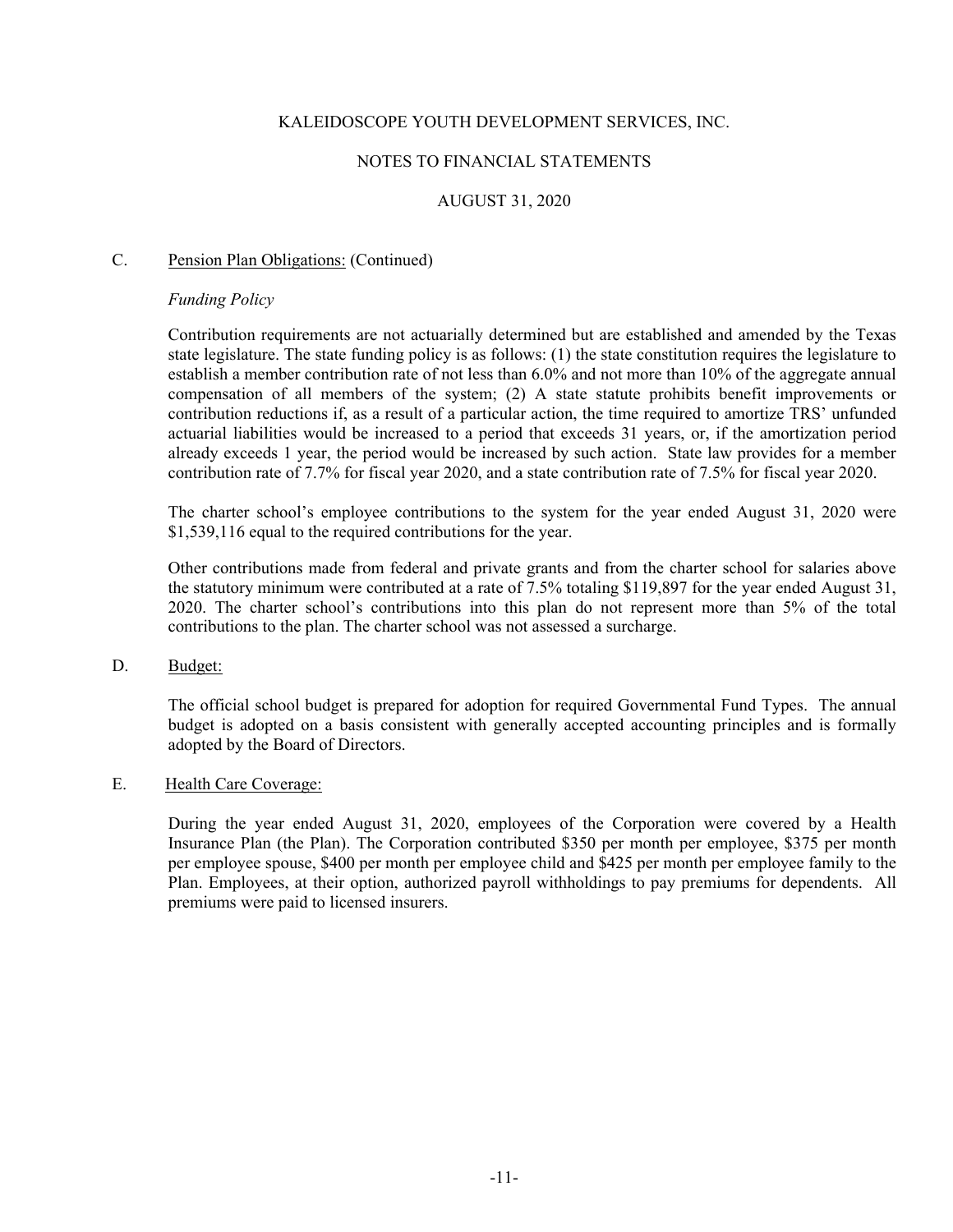# NOTES TO FINANCIAL STATEMENTS

# AUGUST 31, 2020

# F. Note Payable:

The Organization's obligations under notes payable consists of the following:

| Note payable to Damier Truck Financial secured by vehicles. The note is dated July 29,<br>2016, has a 5.1% interest rate and a face amount of \$185,083                                                                                                                                                                                                                   | \$           | 55,353    |
|---------------------------------------------------------------------------------------------------------------------------------------------------------------------------------------------------------------------------------------------------------------------------------------------------------------------------------------------------------------------------|--------------|-----------|
| Note payable to Damier Truck Financial secured by vehicles. The note is dated<br>September 1, 2016, has a 4.49% interest rate and a face amount of \$92,591                                                                                                                                                                                                               |              | 30,731    |
| Capital lease agreement to Ellis Industries Equipment secured by vehicles. The lease<br>agreement is dated September 1, 2017 with an interest rate of 5% and a face amount of<br>\$110,000.                                                                                                                                                                               |              | 2,988     |
| Note payable to Capital Impact Partners. The note is dated March 30, 2018, has an<br>interest only period of 6% from March 30, 2018 through December 31, 2018. From<br>January 1, 2020 to the maturity date it has an interest rate of 7% and has a face amount of<br>\$1,350,000. Secured by real estate.                                                                |              | 1,170,253 |
| Capital lease agreement to Leaf Capital Funding LLC. secured by equipment. The lease<br>agreement is dated July 26, 2018 with an interest rate of 3.74% and a face amount of<br>\$179,405.<br>Community Disaster Loan from FEMA, 2019. The note is dated March 15, 2019 with a<br>face value \$3,169,951 and an interest rate of 2.5%. The note has a balloon payment due |              | 108,702   |
| January 31, 2024.                                                                                                                                                                                                                                                                                                                                                         |              | 3,169,951 |
| Note payable CIT Bank, secured by equipment. The note is dated September 5,2018,<br>payable in 36 installments of \$682.55 with a face amount of \$20,805 and an implied rate<br>of 11.4%                                                                                                                                                                                 |              | 8,322     |
| Note payable to financing company with monthly installments of \$11,039 bearing<br>interest at 0.0% through January 01, 2021. The note is secured by interests in an<br>insurance policy.                                                                                                                                                                                 |              | 54,963    |
| Emergency Injury Disaster Loan with monthly installments of \$641 bearing interest of<br>2.75%, starting 12-months from the date of the promissory note. Balance and principle to<br>be payable Thirty years from the date of the promissory note.                                                                                                                        |              | 150,000   |
| <b>Total Notes Payable</b>                                                                                                                                                                                                                                                                                                                                                |              | 4,751,263 |
| Less: Current portion of Notes Payable                                                                                                                                                                                                                                                                                                                                    |              | 293,372   |
| Notes Payable net of current portion                                                                                                                                                                                                                                                                                                                                      | $\mathbb{S}$ | 4,457,891 |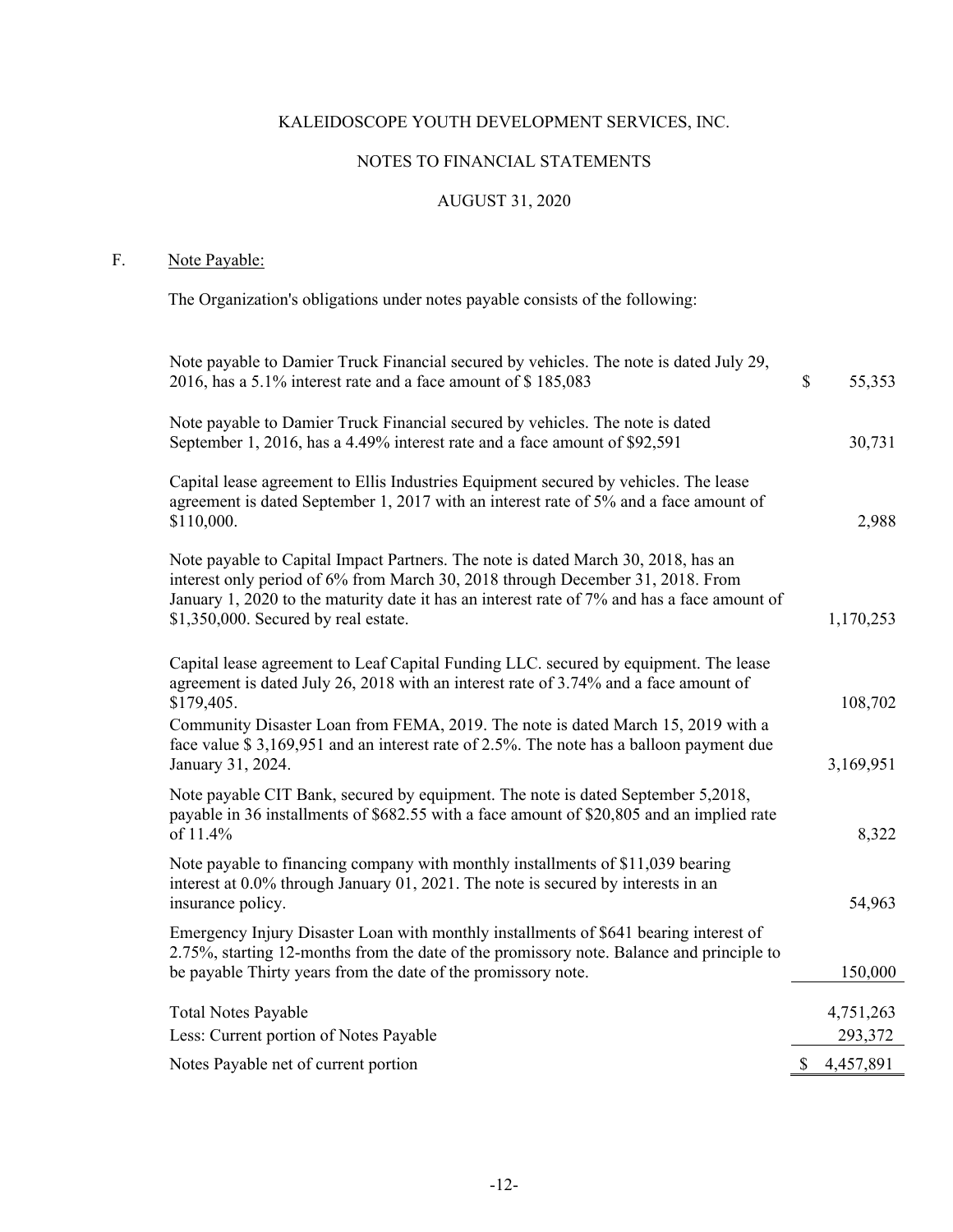#### NOTES TO FINANCIAL STATEMENTS

# AUGUST 31, 2020

#### F. Note Payable: (Continue)

Maturities of notes payable over the next five years are as follows:

| Year Ending August 31, | Principal |           | Interest | Total         |
|------------------------|-----------|-----------|----------|---------------|
| 2021                   | \$        | 293,372   | 168,717  | \$<br>462,089 |
| 2022                   |           | 179,176   | 160,882  | 340,057       |
| 2023                   |           | 181,481   | 151,586  | 333,067       |
| 2024                   |           | 3,326,375 | 97,623   | 3,423,998     |
| 2025                   |           | 623,007   | 83,702   | 706,709       |
| Thereafter             |           | 147,852   | 48,561   | 182,498       |
| Total                  |           | 4,751,263 | 711,071  | 5,448,418     |

#### G. Community Disaster Loan from FEMA:

The organization received a Community Disaster Loan from FEMA for the amount of \$3,169,951 dated March 15, 2019. The loan has a maturity date of January 31, 2024 with an interest rate of 2.5%. The organization will be eligible to be reviewed for loan forgiveness in February 2022. The Community Disaster Loan has been recognized as debt. The Community Disaster Loan will be recognized as debt forgiveness once the organization has been notified by FEMA that the debt has been forgiven.

#### H. Paycheck Protection Program Loan:

The organization received a loan from the Paycheck Protection Program for the amount of \$1,702,666 dated April 9,2020. The loan has a maturity date of May 4, 2022 with an interest rate of 0.98%. The organization applied for loan forgiveness on December 17, 2020. The PPP Loan has been accounted for as Debt under the provisions of FASB-ASC 470. The PPP Loan will be recognized as debt forgiveness once the organization has been notified by the SBA that the debt has been forgiven.

# I. Debt Covenant:

The loan agreements contain the following restrictions and covenants:

The Organization will maintain the following rations a Debt Service Coverage Ratio of not less than 1.20 to 1.00 to be tested yearly. The term debt service coverage ratio should mean for this loan: The Organization's annual operating EBITDA (earnings before interest, taxes, depreciation and amortization) divided by the sum of all the Organization's principal payments of long-term debt and interest expense on the debt for the year. As of 8/31/20, the Organization was not in compliance with debt covenants with a debt service ratio of (2.80). The Organization shall maintain a Leverage Ratio of not greater than 1.5:1.00. The leverage ratio is calculated as the sums of the Organization's total liabilities divided by the organization's total tangible net worth. As of 8/31/20, the Organization was not in compliance with debt covenants with a leverage ratio of 7.80.

The Organization shall maintain a Current Ratio of Current Assets to Current Liabilities of not less than 1.00:1.00. As of 8/31/20, the Organization was not in compliance with debt covenants with a current ratio of .93.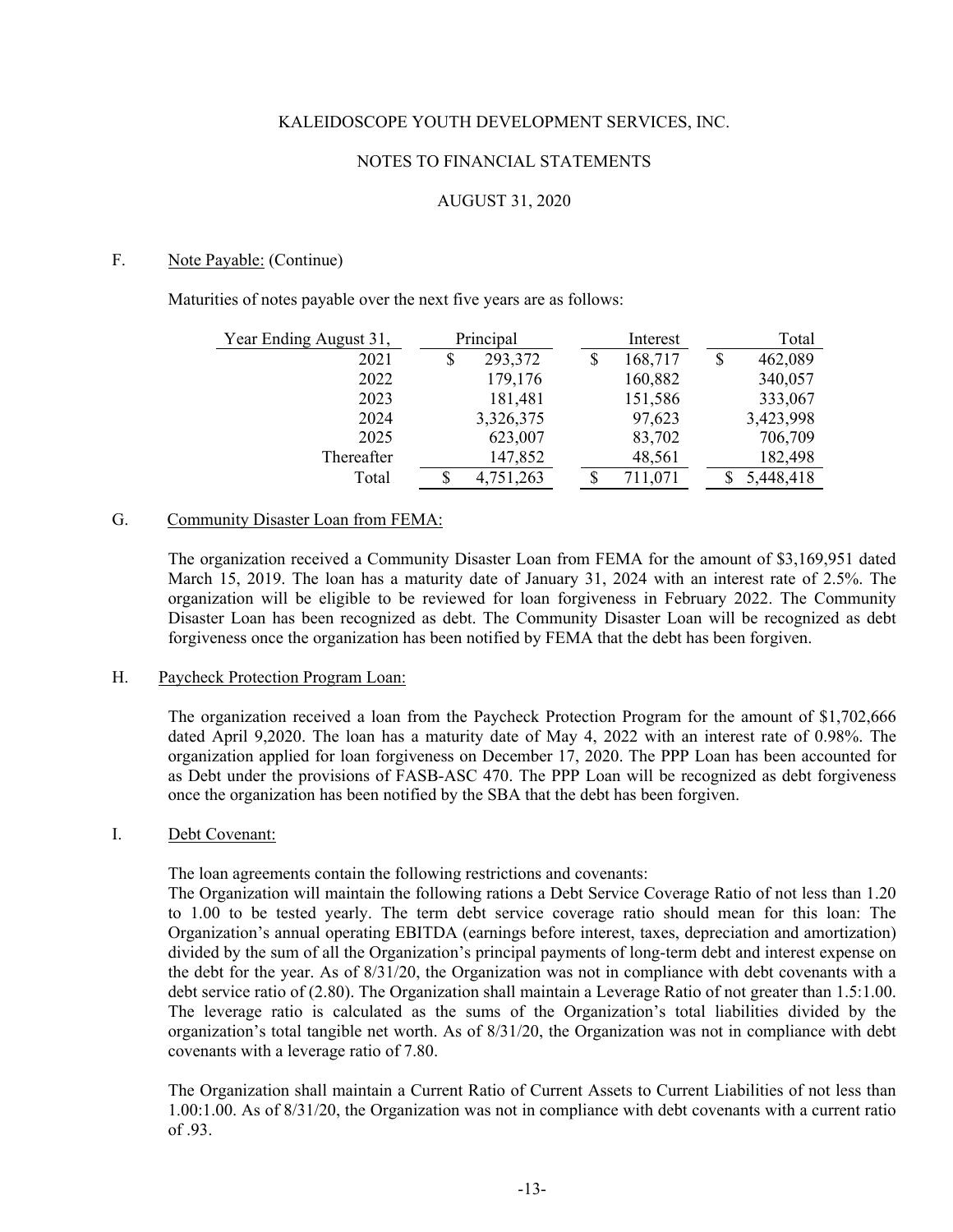#### NOTES TO FINANCIAL STATEMENTS

# AUGUST 31, 2020

#### I. Debt Covenant: (Continued)

In addition, the Organization shall maintain a minimum days cash on hand ration of not less than 20 days. The calculation is unrestricted cash divided by total operating expenses, plus interest, minus depreciation expense for the period tested, divided by the number of days in the period tested. As of 8/31/20, the Organization was not in compliance with debt covenants.

#### J. **Liquidity and Availability of Financial Assets:**

The following reflects the Organization's financial assets as of the balance sheet date, reduced by amounts not available for general use because of contractual or donor-imposed restrictions within one year of the balance sheet date:

| Financial assets at year-end                              |    |           |
|-----------------------------------------------------------|----|-----------|
| Cash                                                      | \$ | 557,481   |
| <b>Accounts Receivable</b>                                |    | 1,439,419 |
| Total Financial assets at year-end                        | S  | 1,996,900 |
| Less those unavailable for general expenditures           |    |           |
| within one year, due to:                                  |    |           |
| Donor-restricted imposed restrictions as to               |    | $-()$ -   |
| use or time:                                              |    |           |
| Financial assets available to meet cash needs for general |    |           |
| expenditure within one year                               |    |           |

The Organization manages its liquid assets conservatively within standard depository bank accounts at national banks. Cash is managed to provide sufficient funds for meeting program expenditures of the Organization.

#### K. Special Services Alliance for Texas Charter Cooperative:

The Rhodes School received \$185,413 federal funds to administer The Special Services Alliance for Texas Charter Cooperative (SSATCC). SSATC named The Rhodes School as the fiscal agent. SSATCC received \$151,346 in IDEA-B Formula funds respectively for the year ended August 31, 2020. SSATCC has a TEA approved Shared Services Arrangement (SSA) with the following member schools/ entities, member revenue and member expense for the year ended August 31, 2020:

| <b>Member/Entity</b>              | Revenue   | <b>Expense</b> |
|-----------------------------------|-----------|----------------|
| <b>Wallip Preparatory Academy</b> | \$34,067  | \$34,067       |
| The Rhodes School                 | 151.346   | 151,346        |
| Total IDEA-B                      | \$185,413 | \$185,413      |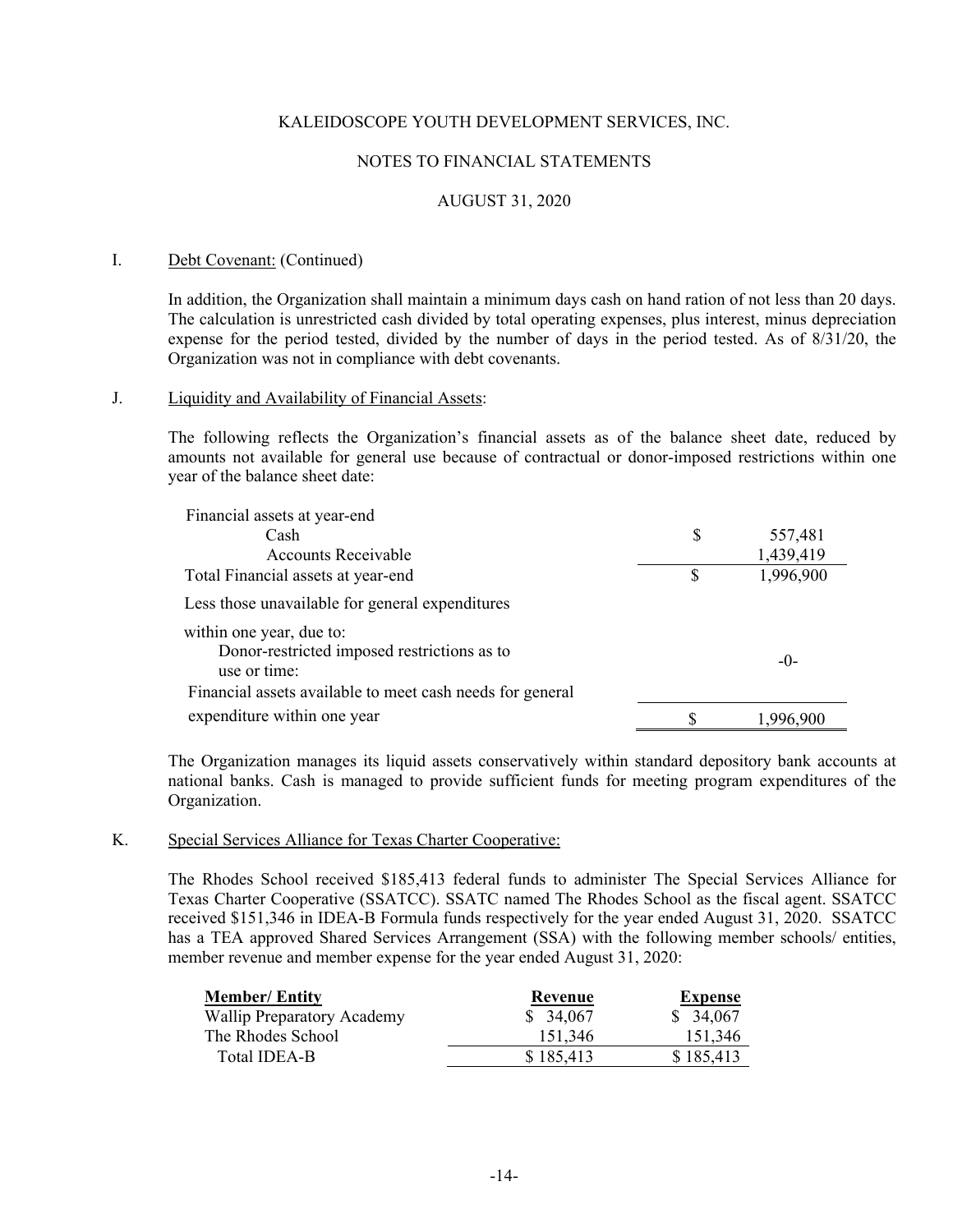#### NOTES TO FINANCIAL STATEMENTS

#### AUGUST 31, 2020

#### L. Commitments and Contingencies:

The charter school receives funds through state and federal programs that are governed by various statutes and regulations. State program funding is based primarily on student attendance data submitted to the Texas Education Agency, and it is subject to audit and adjustment. Expenses charged to federal programs are subject to audit and adjustment by the grantor agency. The programs administered by the charter school have complex compliance requirements and should state or federal auditors discover areas of noncompliance, charter school funds may be subject to refund if so, determined by the Texas Education Agency or the grantor agency. The school is economically dependent on these charter school funds.

#### M. Operating Lease Commitment:

Kaleidoscope Youth Development Services, Inc.'s minimum annual lease commitment is as follows:

| Twelve months ending August 31, | Amount          |
|---------------------------------|-----------------|
| 2021                            | 220,500<br>\$   |
| 2022                            | 220,500         |
| 2023                            | 231,528         |
| 2024                            | 231,528         |
| 2025                            | 231,528         |
| Thereafter                      | 231,538         |
| Total                           | 1,367,112<br>\$ |

Operating lease expense amounted to \$514,781 for the twelve months ended August 31, 2020.

#### N. Net Assets with Donor Restrictions:

Net assets with Donor Restrictions at August 31, 2020, are available for the following periods:

| Periods after August 31, 2020       |         |
|-------------------------------------|---------|
| <b>Texas Education Agency-State</b> | 885.390 |
| Total restricted fund               | 885.390 |

Net assets were released from restrictions by incurring expenses satisfying the restricted purposes or by occurrence of other events specified by donors as follows:

| Texas Education Agency-Federal      | 1,280,361  |
|-------------------------------------|------------|
| <b>Texas Education Agency-State</b> | 10,114,546 |
| Red Cross Program                   | 16.917     |
| Total restrictions released         | 11,411,824 |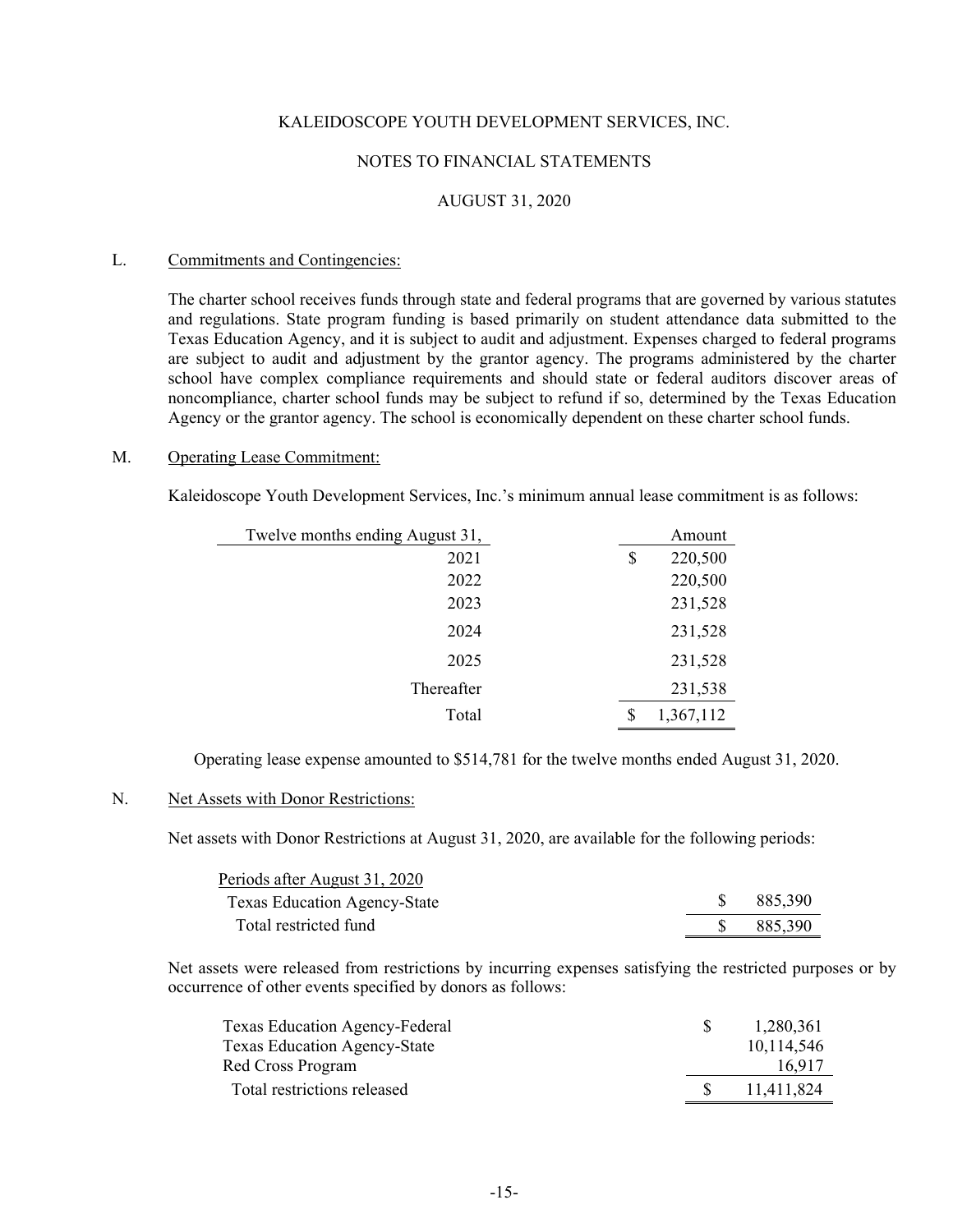#### NOTES TO FINANCIAL STATEMENTS

# AUGUST 31, 2020

### O. 2018 Harvey Supplemental Funds:

The Texas Education Agency was awarded additional supplemental funds in fall of 2020 through the U.S. Department of Education for schools impacted by Hurricane Harvey. The Rhodes School was notified of a potential grant amount of \$783,244. The Rhodes School will recognize the funds from the agency once final documentation is received. The Rhodes School anticipates receiving this documentation early January 2021.

# P. Evaluation of Subsequent Events:

The Organization has evaluated subsequent events through January 20, 2021, the date which the financial statements were available to be issued.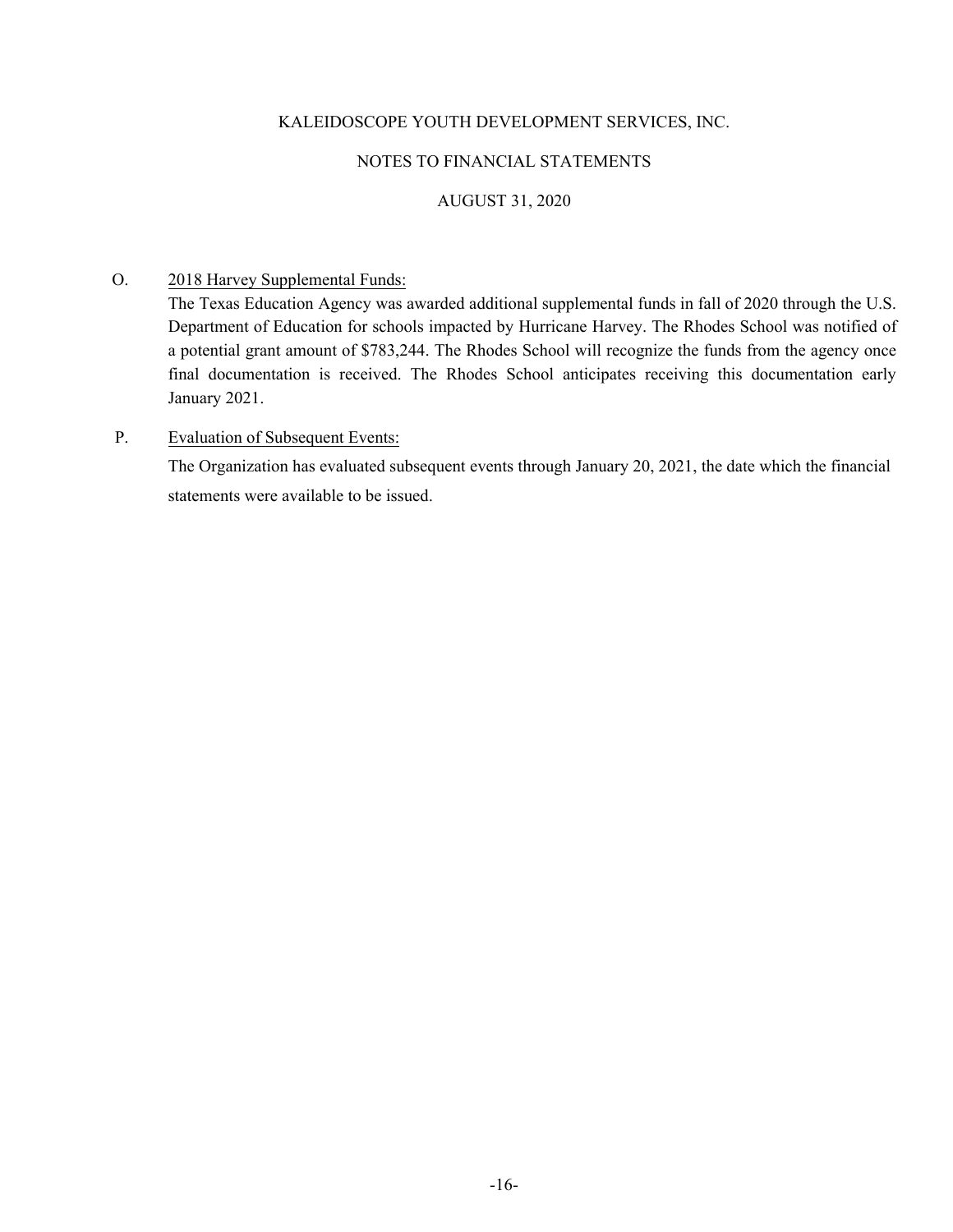# **CERTIFIED PUBLIC ACCOUNTANTS**  5177 RICHMOND AVE. SUITE 1100 HOUSTON, TX 77056 TEL: (713) 666-5900 FAX: (713) 666-1049 http://www.gomezandco.com

# INDEPENDENT AUDITOR'S REPORT ON SUPPLEMENTARY INFORMATION

To the Board of Directors of Kaleidoscope Youth Development Services, Inc. Houston, Texas

We have audited the financial statements of Kaleidoscope Youth Development Services, Inc. (a nonprofit organization) as of and for the year ended August 31, 2020, and our report thereon dated January 20, 2021, which expressed an unmodified opinion on those financial statements, appears on page 1. Our audit was conducted for the purpose of forming an opinion on the financial statements as a whole. The Schedules for Individual Charter School dated August 31, 2020 and appearing on pages 18 to 22 are presented for purposes of additional analysis and is not a required part of the financial statements. Such information is the responsibility of management and was derived from and relates directly to the underlying accounting and other records used to prepare the financial statements. The information has been subjected to the auditing procedures applied in the audit of the financial statements and certain additional procedures, including comparing and reconciling such information directly to the underlying accounting and other records used to prepare the financial statements or to the financial statements themselves, and other additional procedures in accordance with auditing standards generally accepted in the United States of America. In our opinion, the information is fairly stated in all material respects in relation to the financial statements as a whole.

Commey & Company

Houston, TX January 20, 2021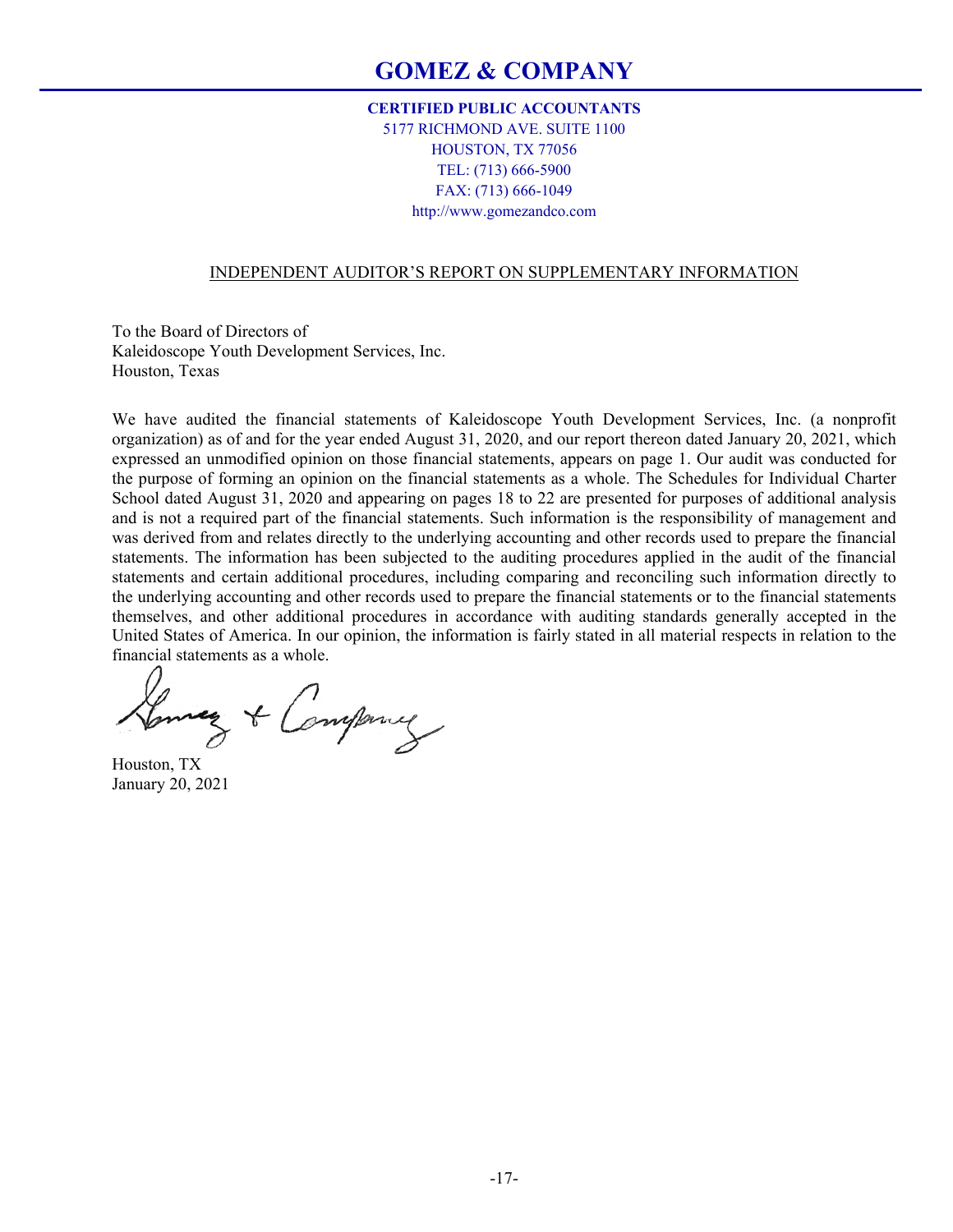# KALEIDOSCOPE YOUTH DEVELOPMENT SERVICES, INC. THE RHODES SCHOOL STATEMENT OF FINANCIAL POSITION

AUGUST 31, 2020

| <b>ASSETS</b>                                         |                 |
|-------------------------------------------------------|-----------------|
| <b>CURRENT ASSETS</b>                                 |                 |
| Cash and Cash Equivalents                             | \$<br>557,481   |
| Grants Receivable                                     | 1,430,379       |
| Other Receivables                                     | 9,040           |
| Prepaid Expenses                                      | 213,175         |
| TOTAL CURRENT ASSETS                                  | 2,210,075       |
| PROPERTY AND EQUIPMENT                                |                 |
| Land                                                  | 217,172         |
| Building and Improvements                             | 7,260,778       |
| Furniture and Equipment                               | 1,083,391       |
| Vehicles                                              | 416,507         |
|                                                       | 8,977,848       |
| Less: Accumulated Depreciation                        | (2,377,368)     |
|                                                       | 6,600,480       |
| TOTAL ASSETS                                          | \$<br>8,810,555 |
| LIABILITIES AND NET ASSETS                            |                 |
| <b>CURRENT LIABILITIES</b>                            |                 |
| Accounts Payable                                      | \$<br>436,227   |
| <b>Accrued Expenses</b>                               | 14,938          |
| Accrued Payroll Liabilities                           | 205,381         |
| Payroll Tax Liabilities                               | 272,353         |
| <b>Interest Payable</b>                               | 116,647         |
| Deferred Revenue                                      | 336,929         |
| Current Portion Paycheck Protection Program Loan      | 709,444         |
| <b>Current Portion Notes Payable</b>                  | 293,372         |
| TOTAL CURRENT LIABILITIES                             | 2,385,291       |
| NONCURRENT LIABILITIES                                |                 |
| Noncurrent portion of Payment Protection Program Loan | 993,222         |
| Noncurrent portion of Notes Payable                   | 4,457,891       |
| TOTAL NONCURRENT LIABILITIES                          | 5,451,113       |
| <b>TOTAL LIABILITIES</b>                              | 7,836,404       |
| <b>NET ASSETS</b>                                     |                 |
| <b>Without Donor Restrictions</b>                     | 82,519          |
| <b>With Donor Restrictions</b>                        | 891,632         |
| <b>TOTAL NET ASSETS</b>                               | 974,151         |
| <b>TOTAL LIABILITIES NET ASSETS</b>                   | \$<br>8,810,555 |

See accompanying notes to financial statements.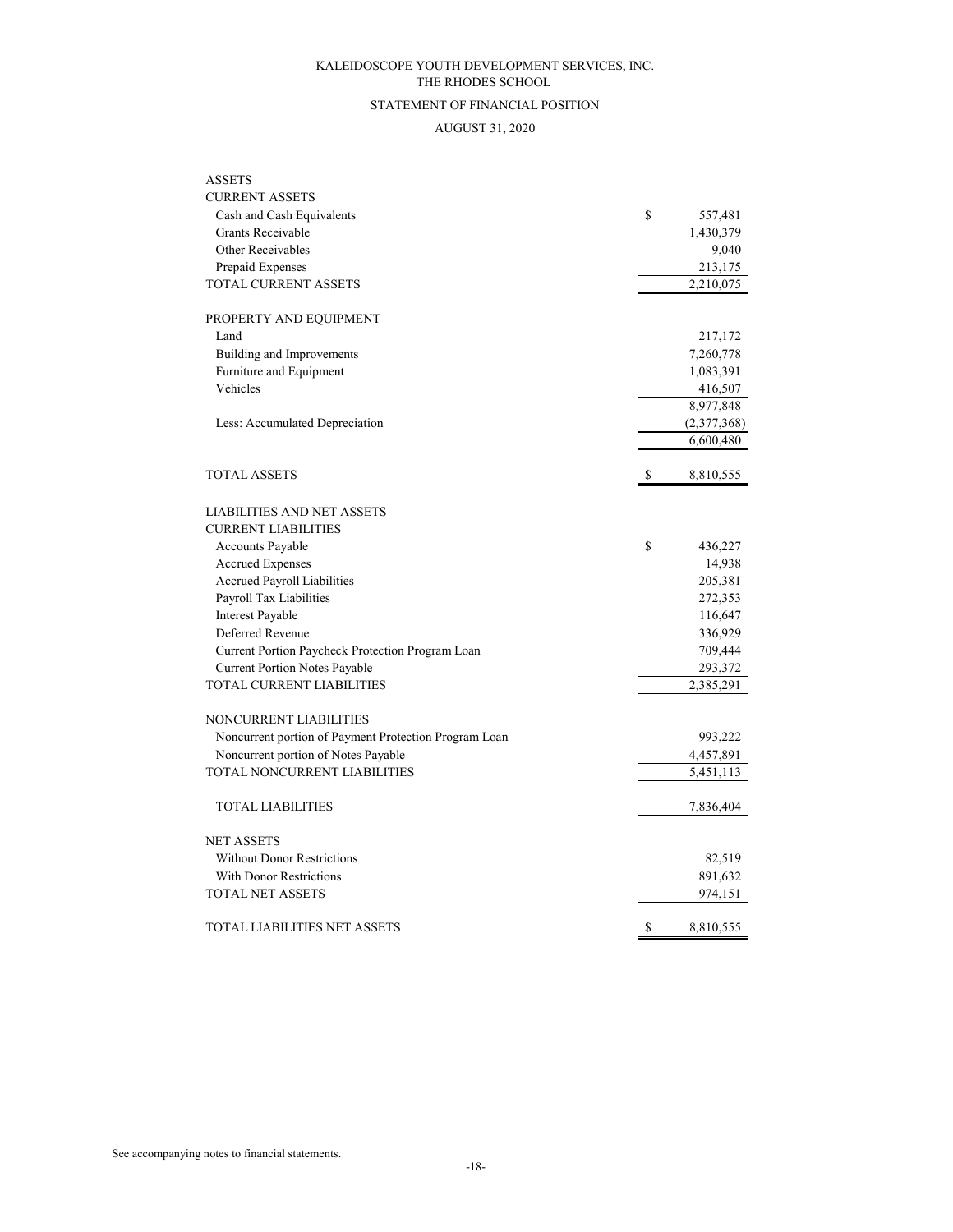### KALEIDOSCOPE YOUTH DEVELOPMENT SERVICES, INC. THE RHODES SCHOOL STATEMENT OF ACTIVITIES

#### FOR THE YEAR ENDED AUGUST 31, 2020

|                                                          | Without Donor     | With Donor |                |             |             |  |
|----------------------------------------------------------|-------------------|------------|----------------|-------------|-------------|--|
|                                                          | Restrictions      |            | Restrictions   |             | Total       |  |
|                                                          |                   |            |                |             |             |  |
| REVENUES, GAINS AND OTHER SUPPORT                        |                   |            |                |             |             |  |
| Local Support:<br>5740 Other Revenues from Local Sources |                   |            |                |             |             |  |
| 5750 Revenue from Cocurricular Activities                | \$<br>486,570     | \$         |                | \$          | 486,570     |  |
|                                                          | 21,944<br>508,514 |            |                |             | 21,944      |  |
| <b>Total Local Support</b>                               |                   |            |                |             | 508,514     |  |
| State Program Revenues:                                  |                   |            |                |             |             |  |
| 5810 Foundation School Program Act Revenues              |                   |            | 7,747,618      |             | 7,747,618   |  |
| 5820 State Program Revenues Distributed                  |                   |            |                |             |             |  |
| by Texas Education Agency                                |                   |            | 213,128        |             | 213,128     |  |
| <b>Total State Program Revenues</b>                      |                   |            | 7,960,746      |             | 7,960,746   |  |
| Federal Program Revenues:                                |                   |            |                |             |             |  |
| 5920 Federal Revenues Distributed by                     |                   |            |                |             |             |  |
| by Texas Education Agency                                |                   |            | 728,969        |             | 728,969     |  |
| 5930 Federal Revenues Distributed by                     |                   |            |                |             |             |  |
| Other Government Agencies                                |                   |            | 551,392        |             | 551,392     |  |
| Total Federal Program Revenues                           |                   |            | 1,280,361      |             | 1,280,361   |  |
|                                                          |                   |            |                |             |             |  |
| Net Assets Released from Restrictions:                   |                   |            |                |             |             |  |
| Restrictions Satisfied by Payments                       | 11,405,582        |            | (11, 405, 582) |             |             |  |
| <b>Total Revenues</b>                                    | 11,914,096        |            | (2,164,475)    |             | 9,749,621   |  |
|                                                          |                   |            |                |             |             |  |
| Expenses                                                 |                   |            |                |             |             |  |
| 11 Instruction                                           | 4,998,587         |            |                |             | 4,998,587   |  |
| 12 Instructional Resources and Media Services            | 75,498            |            |                |             | 75,498      |  |
| 13 Curriculum Development and Instructional              |                   |            |                |             |             |  |
| <b>Staff Development</b>                                 | 210,488           |            |                |             | 210,488     |  |
| 21 Instructional Leadership                              | 299,125           |            |                |             | 299,125     |  |
| 23 School Leadership                                     | 739,127           |            |                |             | 739,127     |  |
| 31 Guidance, Counseling and Evaluating Services          | 251,798           |            |                |             | 251,798     |  |
| 32 Social Work Services                                  |                   |            |                |             | ٠           |  |
| 33 Health Services                                       | 58,550            |            |                |             | 58,550      |  |
| 34 Student (Pupil) Transportation                        | 483,714           |            |                |             | 483,714     |  |
| 35 Food Services                                         | 480,353           |            |                |             | 480,353     |  |
| 36 Cocurricular/Extracurricular Activities               | 14,062            |            |                |             | 14,062      |  |
| 41 General Administration                                | 1,086,494         |            |                |             | 1,086,494   |  |
| 51 Plant Maintenance and Operations                      | 2,287,151         |            |                |             | 2,287,151   |  |
| 52 Security and Monitoring Services                      | 8,989             |            |                |             | 8,989       |  |
| 53 Data Processing Services                              | 425,388           |            |                |             | 425,388     |  |
| 61 Community Services                                    | 178,551           |            |                |             | 178,551     |  |
| 71 Debt Service                                          | 215,876           |            |                |             | 215,876     |  |
| 81 Fundraising                                           | 100,345           |            |                |             | 100,345     |  |
| <b>Total Expenses</b>                                    | 11,914,096        |            |                |             | 11,914,096  |  |
| <b>CHANGE IN NET ASSETS</b>                              |                   |            | (2,164,475)    |             | (2,164,475) |  |
| NET ASSETS, beginning of year                            | 82,519            |            | 3,056,107      |             | 3,138,626   |  |
| NET ASSETS, end of year                                  | \$<br>82,519      | \$         | 891,632        | $\mathbb S$ | 974,151     |  |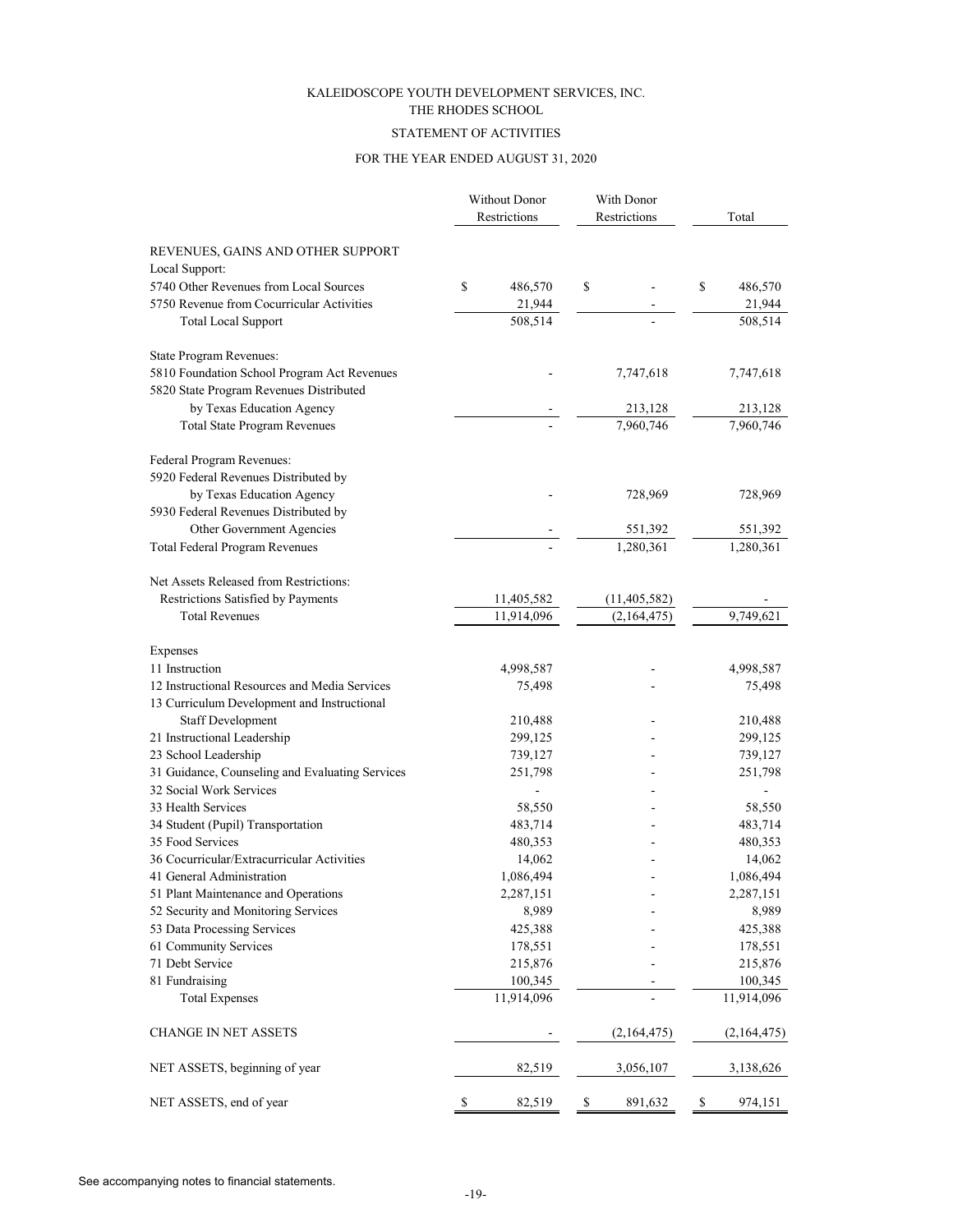# KALEIDOSCOPE YOUTH DEVELOPMENT SERVICES, INC. THE RHODES SCHOOL

# STATEMENTS OF CASH FLOWS

#### FOR THE YEAR ENDED AUGUST 31, 2020

#### CASH FLOWS FROM OPERATING ACTIVITIES

| Change in net assets                                                                | \$ | (2,164,475) |
|-------------------------------------------------------------------------------------|----|-------------|
| Adjustments to reconcile change in net assets to net                                |    |             |
| cash provided by operating activities:                                              |    |             |
| Depreciation expense                                                                |    | 527,891     |
| Gain on sale of equipment                                                           |    | (7,997)     |
| (Increase) decrease in Grant Receivable                                             |    | 1,459,964   |
| (Increase) decrease in Prepaid                                                      |    | (105, 759)  |
| Increase (decrease) in Accounts Payable                                             |    | (570, 749)  |
| Increase (decrease) in Deferred Revenue                                             |    | 330,929     |
| Increase (decrease) in Other Liabilities                                            |    | (312,000)   |
| <b>Total Adjustments</b>                                                            |    | 1,322,280   |
| Net Cash Provided (Used) by Operating Activities                                    |    | (842, 195)  |
| CASH FLOWS FROM INVESTING ACTIVITIES                                                |    |             |
| Cash paid for purchases of fixed assets                                             |    | (163, 805)  |
| Sale of Fixed Asset                                                                 |    | 8,089       |
| Net Cash Provided (Used) by Investing Activities                                    |    | (155,716)   |
| CASH FLOWS FROM FINANCING ACTIVITIES                                                |    |             |
| Proceeds from loans and line of credit                                              |    | 1,951,650   |
| Repayment of Debt                                                                   |    | (745, 669)  |
|                                                                                     |    |             |
| Net Cash Provided (Used) by Financing Activities                                    |    | 1,205,981   |
| NET INCREASE (DECREASE) IN CASH                                                     |    | 208,070     |
| CASH AT BEGINNING OF YEAR                                                           |    | 349,411     |
| CASH AT END OF YEAR                                                                 | S  | 557,481     |
| Supplemental Disclosures of Cash Flow Information<br>Cash Paid During the Year For: |    |             |
| Interest                                                                            | \$ | 215,876     |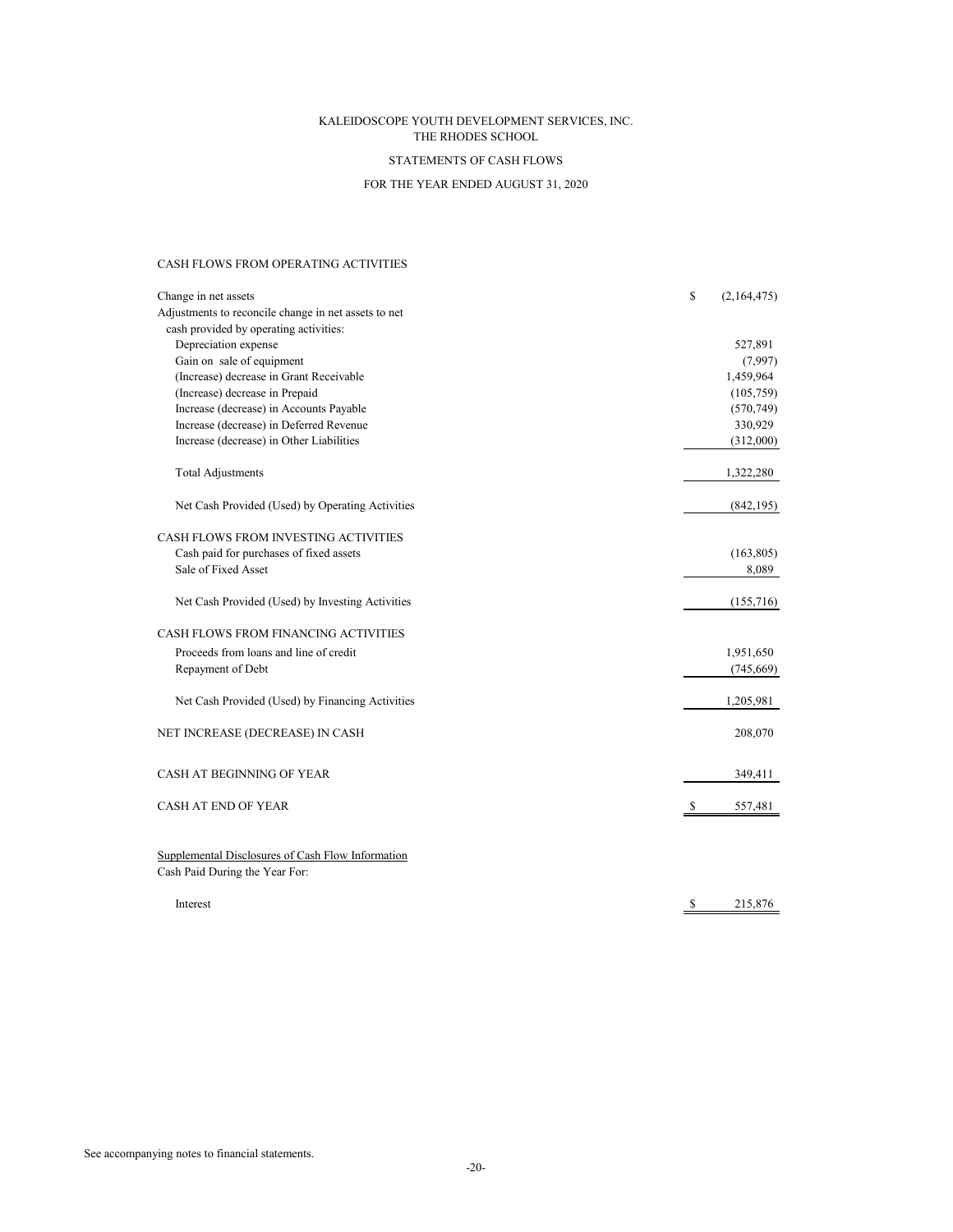# FOR THE YEAR ENDED AUGUST 31, 2020 KALEIDOSCOPE YOUTH DEVELOPMENT SERVICES, INC. SCHEDULE OF EXPENSES THE RHODES SCHOOL

| <b>EXPENSES</b>                           |              |            |
|-------------------------------------------|--------------|------------|
| 6100 Payroll Costs                        | <sup>S</sup> | 7,924,755  |
| 6200 Professional and Contracted Services |              | 2,028,268  |
| 6300 Supplies and Materials               |              | 504,579    |
| 6400 Other Operating Costs                |              | 1,240,618  |
| 6500 Debt                                 |              | 215,876    |
| <b>Total Expenses</b>                     |              | 11,914,096 |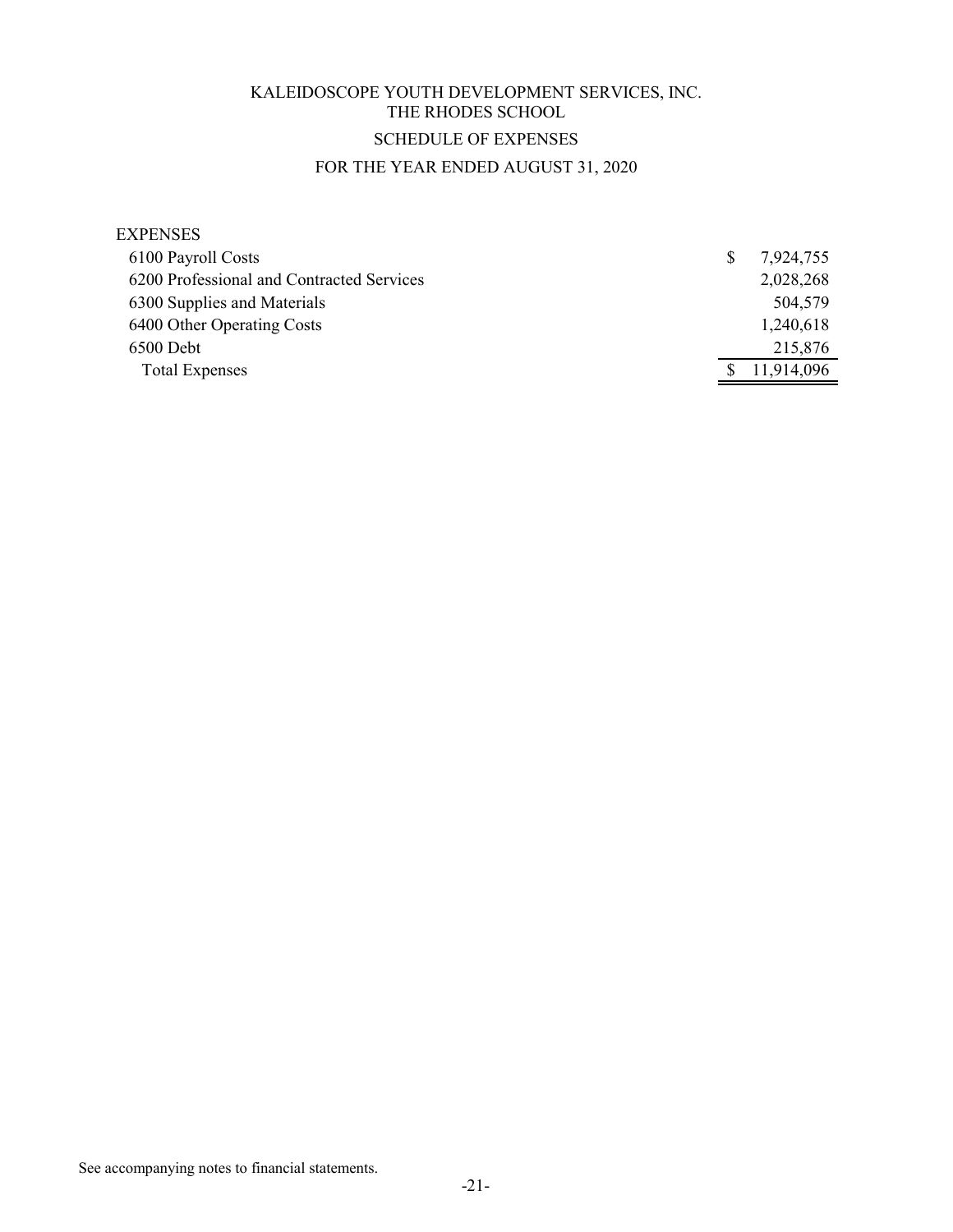# KALEIDOSCOPE YOUTH DEVELOPMENT SERVICES, INC. SCHEDULE OF CAPITAL ASSETS FOR THE YEAR ENDED AUGUST 31, 2020 THE RHODES SCHOOL

|                                | Ownership Interest |         |   |              |         |           |  |
|--------------------------------|--------------------|---------|---|--------------|---------|-----------|--|
|                                |                    | Local   |   | <b>State</b> | Federal |           |  |
| 1110 Cash                      | S                  |         | S | 557,481      | \$      |           |  |
| 1510 Land and Improvements     |                    |         |   | 217,172      |         |           |  |
| 1520 Building and Improvements |                    | 264,878 |   | 5,739,982    |         | 1,255,918 |  |
| 1531 Vehicles                  |                    |         |   | 416,507      |         |           |  |
| 1549 Furniture and Equipment   |                    |         |   | 731,519      |         | 351,872   |  |
|                                |                    |         |   |              |         |           |  |
| <b>Total Capital Assets</b>    |                    | 264,878 |   | 7,662,661    |         | 1,607,790 |  |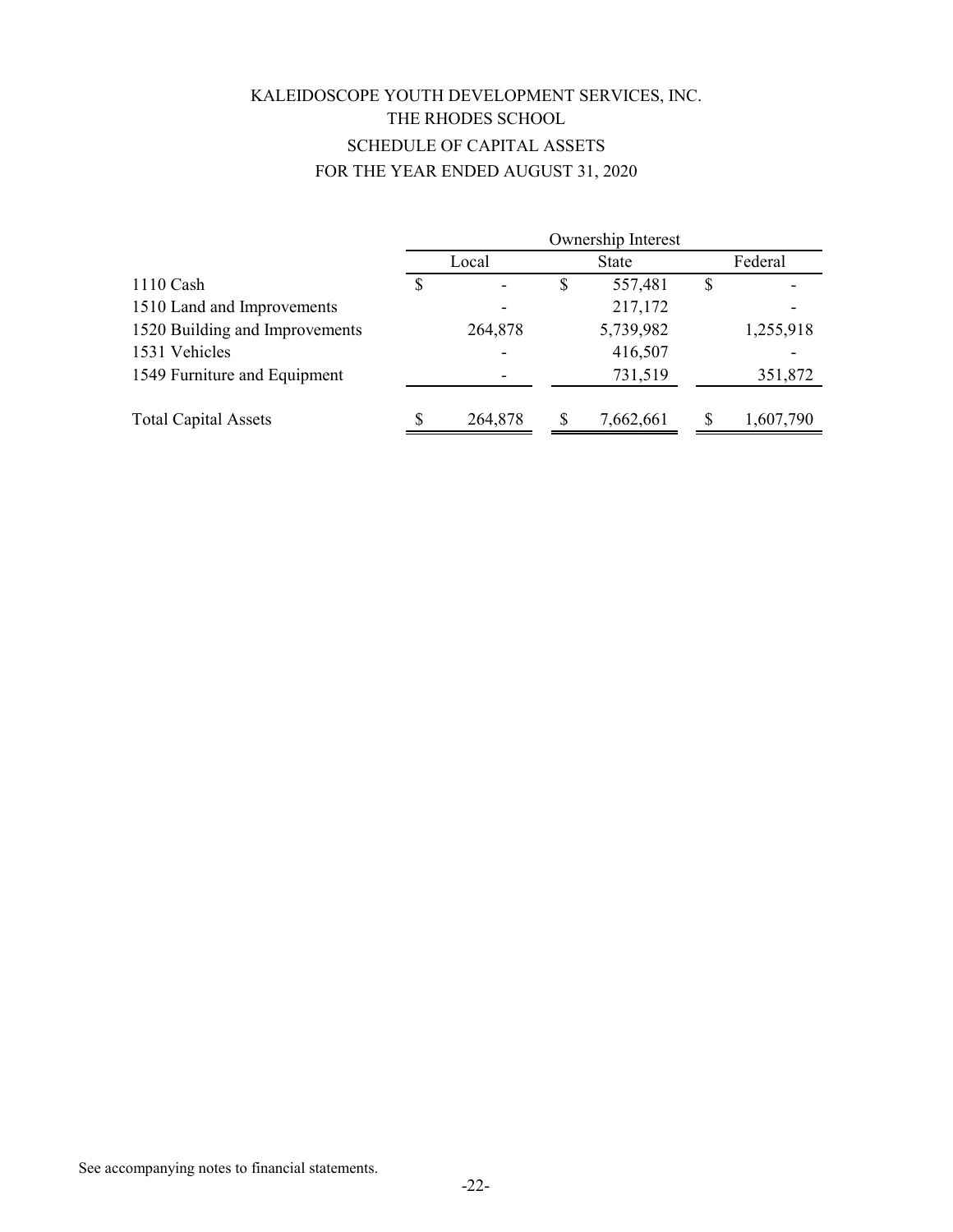# KALEIDOSCOPE YOUTH DEVELOPMENT SERVICES, INC. THE RHODES SCHOOL BUDGETARY COMPARISON SCHEDULE FOR THE YEAR ENDED AUGUST 31, 2020

|                                                 | <b>Budgeted Amounts</b> |                 | Actual        |    | Variance from       |  |  |
|-------------------------------------------------|-------------------------|-----------------|---------------|----|---------------------|--|--|
|                                                 | Original                | Final           | Amounts       |    | <b>Final Budget</b> |  |  |
| <b>REVENUES</b>                                 |                         |                 |               |    |                     |  |  |
| Local Support:                                  |                         |                 |               |    |                     |  |  |
| 5740 Other Revenues from Local Sources          | \$<br>584,358           | \$<br>508,822   | \$<br>486,570 | \$ | (22, 252)           |  |  |
| 5750 Revenue from Cocurricular Activities       | 5,500                   | 21,899          | 21,944        |    | 45                  |  |  |
| <b>Total Local Support</b>                      | 589,858                 | 530,721         | 508,514       |    | (22, 207)           |  |  |
|                                                 |                         |                 |               |    |                     |  |  |
| State Program Revenues:                         |                         |                 |               |    |                     |  |  |
| 5810 Foundation School Program Act Revenues     | 9,082,357               | 8,391,072       | 7,747,618     |    | (643, 454)          |  |  |
| 5820 State Program Revenues Distributed         |                         |                 |               |    |                     |  |  |
| by Texas Education Agency                       | 233,545                 | 234,095         | 213,128       |    | (20,967)            |  |  |
| <b>Total State Program Revenues</b>             | 9,315,902               | 8,625,167       | 7,960,746     |    | (664, 421)          |  |  |
| Federal Program Revenues:                       |                         |                 |               |    |                     |  |  |
| 5920 USDA Donated Commodities                   | 1,018,986               | 912,244         | 728,969       |    | (183, 275)          |  |  |
| 5930 Federal Revenues Distributed by            |                         |                 |               |    |                     |  |  |
| Other Government Agencies                       |                         | 453,966         | 551,392       |    | 97,426              |  |  |
| 5940 Federal Revenues Distributed Directly      |                         |                 |               |    |                     |  |  |
| from Federal Government                         |                         | 1,702,666       |               |    | (1,702,666)         |  |  |
| Total Federal Program Revenues                  | 1,018,986               | 3,068,876       | 1,280,361     |    | (1,788,515)         |  |  |
| <b>Total Revenues</b>                           | 10,924,746              | 12,224,764      | 9,749,621     |    | (2,475,143)         |  |  |
| <b>EXPENSES</b>                                 |                         |                 |               |    |                     |  |  |
| 11 Instruction                                  | 5,220,031               | 4,972,087       | 4,998,587     |    |                     |  |  |
|                                                 |                         |                 |               |    | (26,500)            |  |  |
| 12 Instructional Resources and Media Services   | 77,266                  | 77,358          | 75,498        |    | 1,860               |  |  |
| 13 Curriculum Development and Instructional     |                         |                 |               |    |                     |  |  |
| <b>Staff Development</b>                        | 304,984                 | 301,397         | 210,488       |    | 90,909              |  |  |
| 21 Instructional Leadership                     | 458,320                 | 288,878         | 299,125       |    | (10,247)            |  |  |
| 23 School Leadership                            | 690,191                 | 697,886         | 739,127       |    | (41,241)            |  |  |
| 31 Guidance, Counseling and Evaluating Services | 445,787                 | 293,281         | 251,798       |    | 41,483              |  |  |
| 33 Health Services                              | 68,102                  | 58,621          | 58,550        |    | 71                  |  |  |
| 34 Student (Pupil) Transportation               | 764,164                 | 523,862         | 483,714       |    | 40,148              |  |  |
| 35 Food Services                                | 488,121                 | 468,040         | 480,353       |    | (12,313)            |  |  |
| 36 Cocurricular/Extracurricular Activities      | 16,787                  | 14,100          | 14,062        |    | 38                  |  |  |
| 41 General Administration                       | 983,223                 | 1,149,185       | 1,086,494     |    | 62,691              |  |  |
| 51 Plant Maintenance and Operations             | 2,456,408               | 2,398,664       | 2,287,151     |    | 111,513             |  |  |
| 52 Security and Monitoring Services             | 25,768                  | 38,068          | 8,989         |    | 29,079              |  |  |
| 53 Data Processing Services                     | 435,195                 | 411,821         | 425,388       |    | (13, 567)           |  |  |
| 61 Community Services                           | 95,581                  | 182,964         | 178,551       |    | 4,413               |  |  |
| 71 Debt Service                                 | 314,575                 | 222,477         | 215,876       |    | 6,601               |  |  |
| 81 Fundraising                                  | 122,661                 | 45,709          | 100,345       |    | (54, 636)           |  |  |
| <b>Total Expenses</b>                           | 12,967,164              | 12,144,398      | 11,914,096    |    | 230,302             |  |  |
| CHANGE IN NET ASSETS                            | (2,042,418)             | 80,366          | (2,164,475)   |    | (2, 244, 841)       |  |  |
| NET ASSETS, beginning of year                   | 3,138,626               | 3,138,626       | 3,138,626     |    |                     |  |  |
|                                                 |                         |                 |               |    |                     |  |  |
| NET ASSETS, end of year                         | \$<br>1,096,208         | \$<br>3,218,992 | \$<br>974,151 | \$ | (2,244,841)         |  |  |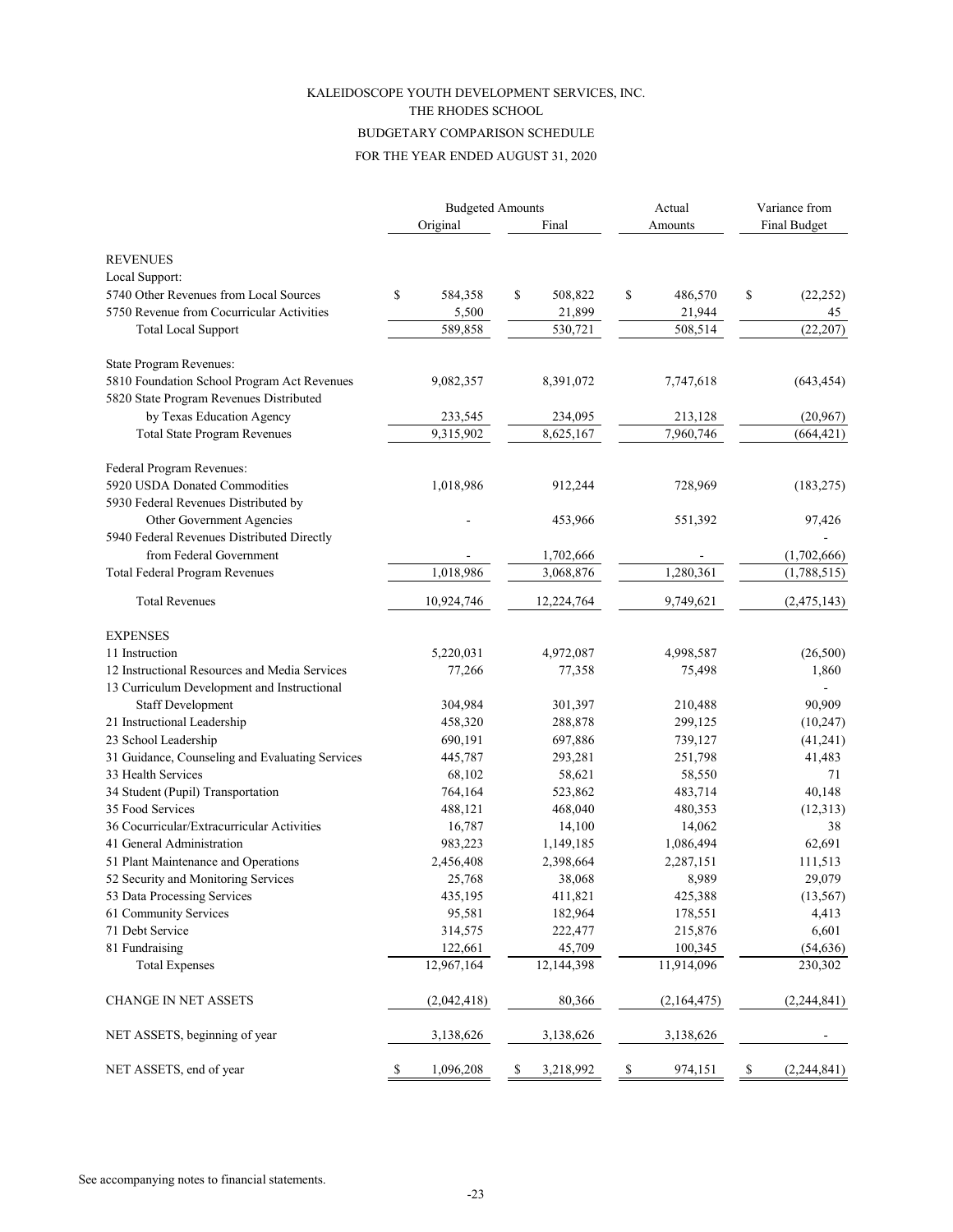# **CERTIFIED PUBLIC ACCOUNTANTS**  5177 RICHMOND AVE. SUITE 1100 HOUSTON, TX 77056 TEL: (713) 666-5900 FAX: (713) 666-1049 http://www.gomezandco.com

# INDEPENDENT AUDITOR'S REPORT ON INTERNAL CONTROL OVER FINANCIAL REPORTING AND ON COMPLIANCE AND OTHER MATTERS BASED ON AN AUDIT OF FINANCIAL STATEMENTS PERFORMED IN ACCORDANCE WITH *GOVERNMENT AUDITING STANDARDS*

To the Board of Directors of Kaleidoscope Youth Development Services, Inc. Houston, Texas

We have audited, in accordance with the auditing standards generally accepted in the United States of America and the standards applicable to financial audits contained in *Government Auditing Standards* issued by the Comptroller General of the United States, the financial statements of Kaleidoscope Youth Development Services, Inc. (a nonprofit organization), which comprise the statement of financial position as of August 31, 2020, and the related statements of activities, and cash flows for the year then ended, and the related notes to the financial statements, and have issued our report thereon dated January 20, 2021.

# **Internal Control Over Financial Reporting**

In planning and performing our audit of the financial statements, we considered Kaleidoscope Youth Development Services, Inc.'s internal control over financial reporting (internal control) to determine the audit procedures that are appropriate in the circumstances for the purpose of expressing our opinion on the financial statements, but not for the purpose of expressing an opinion on the effectiveness of Kaleidoscope Youth Development Services, Inc.'s internal control. Accordingly, we do not express an opinion on the effectiveness of the Organization's internal control.

A *deficiency in internal control* exists when the design or operation of a control does not allow management or employees, in the normal course of performing their assigned functions, to prevent, or detect and correct, misstatements on a timely basis. A *material weakness* is a deficiency, or a combination of deficiencies, in internal control, such that there is a reasonable possibility that a material misstatement of the entity's financial statements will not be prevented, or detected and corrected on a timely basis. A *significant deficiency* is a deficiency, or a combination of deficiencies, in internal control that is less severe than a material weakness, yet important enough to merit attention by those charged with governance.

Our consideration of internal control was for the limited purpose described in the first paragraph of this section and was not designed to identify all deficiencies in internal control that might be material weaknesses or significant deficiencies and therefore, material weaknesses or significant deficiencies may exist that were not identified. Given these limitations, during our audit we did not identify any deficiencies in internal control that we consider to be material weaknesses. However, material weaknesses may exist that have not been identified.

### **Compliance and Other Matters**

As part of obtaining reasonable assurance about whether Kaleidoscope Youth Development Services, Inc.'s financial statements are free from material misstatement, we performed tests of its compliance with certain provisions of laws, regulations, contracts, and grant agreements, noncompliance with which could have a direct and material effect on the determination of financial statement amounts. However, providing an opinion on compliance with those provisions was not an objective of our audit, and accordingly, we do not express such an opinion. The results of our tests disclosed no instances of noncompliance or other matters that are required to be reported under *Government Auditing Standards*.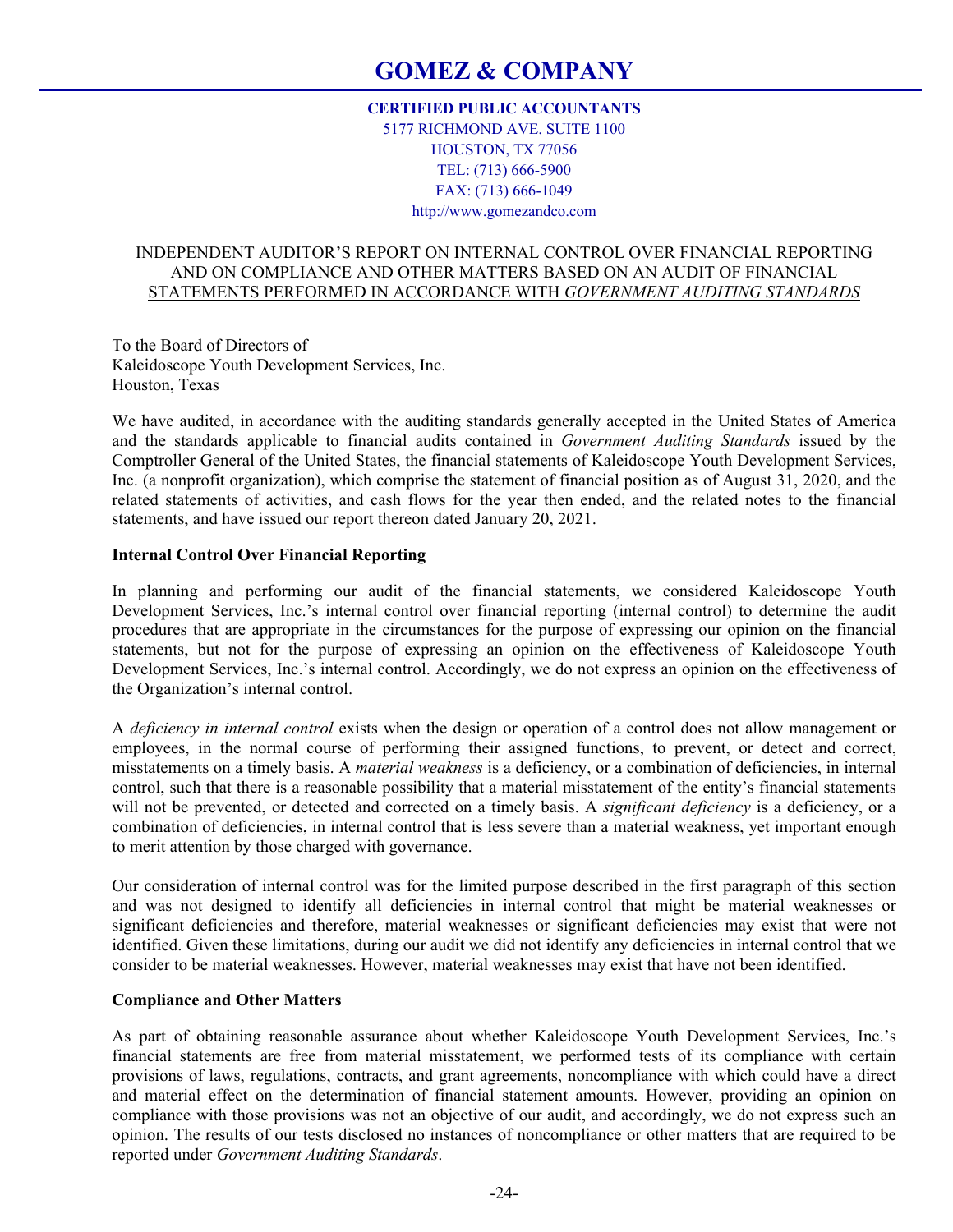#### **Purpose of this Report**

The purpose of this report is solely to describe the scope of our testing of internal control and compliance and the results of that testing, and not to provide an opinion on the effectiveness of the organization's internal control or on compliance. This report is an integral part of an audit performed in accordance with *Government Auditing Standards* in considering the organization's internal control and compliance. Accordingly, this communication is not suitable for any other purpose.

Lenney + Company

Houston, TX January 20, 2021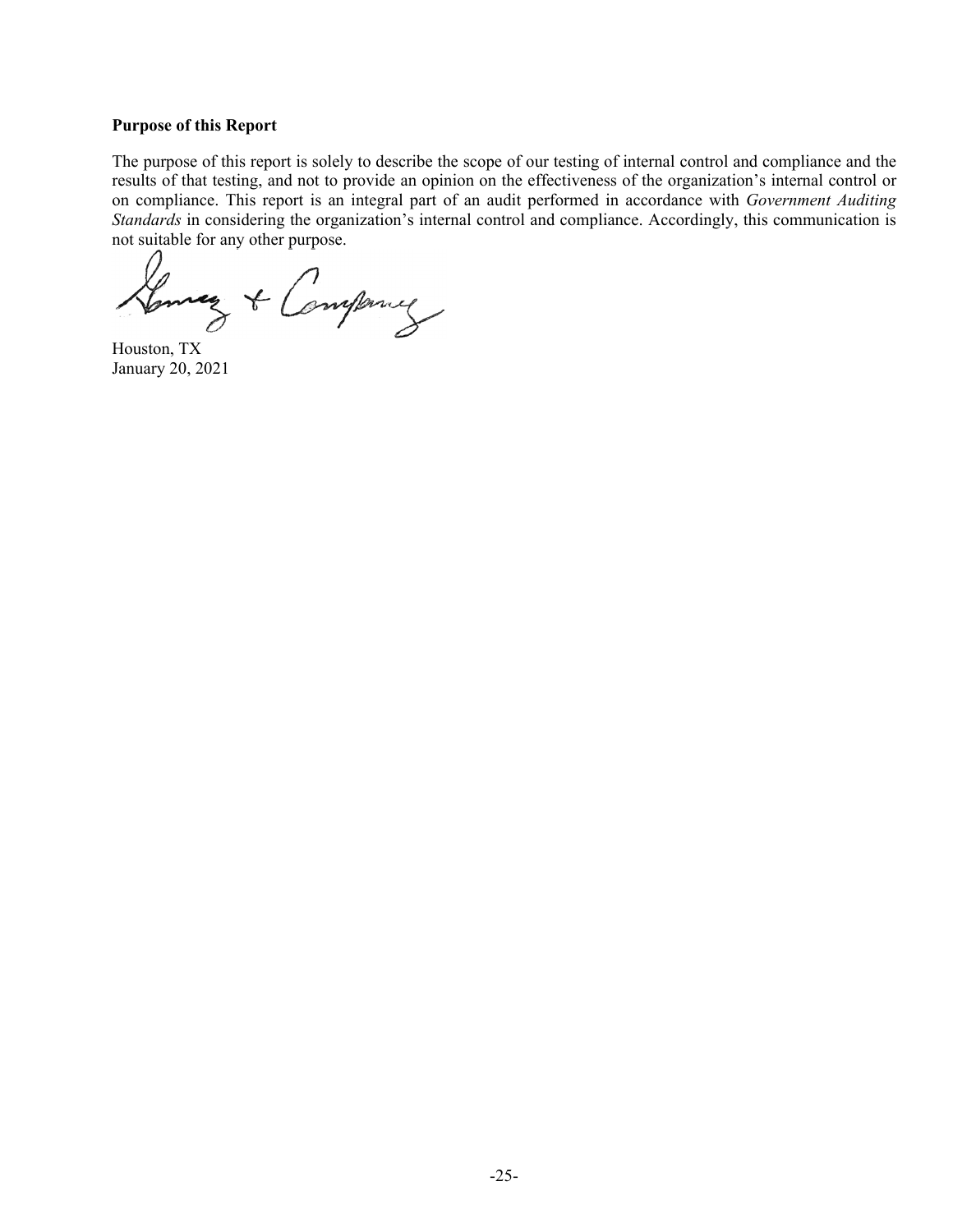# **CERTIFIED PUBLIC ACCOUNTANTS**  5177 RICHMOND AVE. SUITE 1100 HOUSTON, TX 77056 TEL: (713) 666-5900 FAX: (713) 666-1049 http://www.gomezandco.com

# INDEPENDENT AUDITOR'S REPORT ON COMPLIANCE FOR EACH MAJOR PROGRAM AND ON INTERNAL CONTROL OVER COMPLIANCE REQUIRED BY THE UNIFORM GUIDANCE

To the Board of Directors of Kaleidoscope Youth Development Services, Inc. Houston, Texas

# **Report on Compliance for Each Major Federal Program**

We have audited Kaleidoscope Youth Development Services, Inc.'s compliance with the types of compliance requirements described in the *OMB Compliance Supplement* that could have a direct and material effect on each of Kaleidoscope Youth Development Services, Inc.'s major federal programs for the year ended August 31, 2020. Kaleidoscope Youth Development Services, Inc.'s major federal programs are identified in the summary of auditor's results section of the accompanying schedule of findings and questioned costs.

# *Management's Responsibility*

Management is responsible for compliance with federal statutes, regulations, and the terms and conditions of its federal awards applicable to its federal programs.

# *Auditor's Responsibility*

Our responsibility is to express an opinion on compliance for each of Kaleidoscope Youth Development Services, Inc.'s major federal programs based on our audit of the types of compliance requirements referred to above. We conducted our audit of compliance in accordance with auditing standards generally accepted in the United States of America; the standards applicable to financial audits contained in *Government Auditing Standards*, issued by the Comptroller General of the United States; and the audit requirements of Title 2 U.S. *Code of Federal Regulations* Part 200, *Uniform Administrative Requirements, Cost Principles, and Audit Requirements for Federal Awards* (Uniform Guidance). Those standards and the Uniform Guidance require that we plan and perform the audit to obtain reasonable assurance about whether noncompliance with the types of compliance requirements referred to above that could have a direct and material effect on a major federal program occurred. An audit includes examining, on a test basis, evidence about Kaleidoscope Youth Development Services, Inc.'s compliance with those requirements and performing such other procedures as we considered necessary in the circumstances.

We believe that our audit provides a reasonable basis for our opinion on compliance for each major federal program. However, our audit does not provide a legal determination of Kaleidoscope Youth Development Services, Inc.'s compliance.

# *Opinion on Each Major Federal Program*

In our opinion, Kaleidoscope Youth Development Services, Inc. complied, in all material respects, with the types of compliance requirements referred to above that could have a direct and material effect on each of its major federal programs for the year ended August 31, 2020.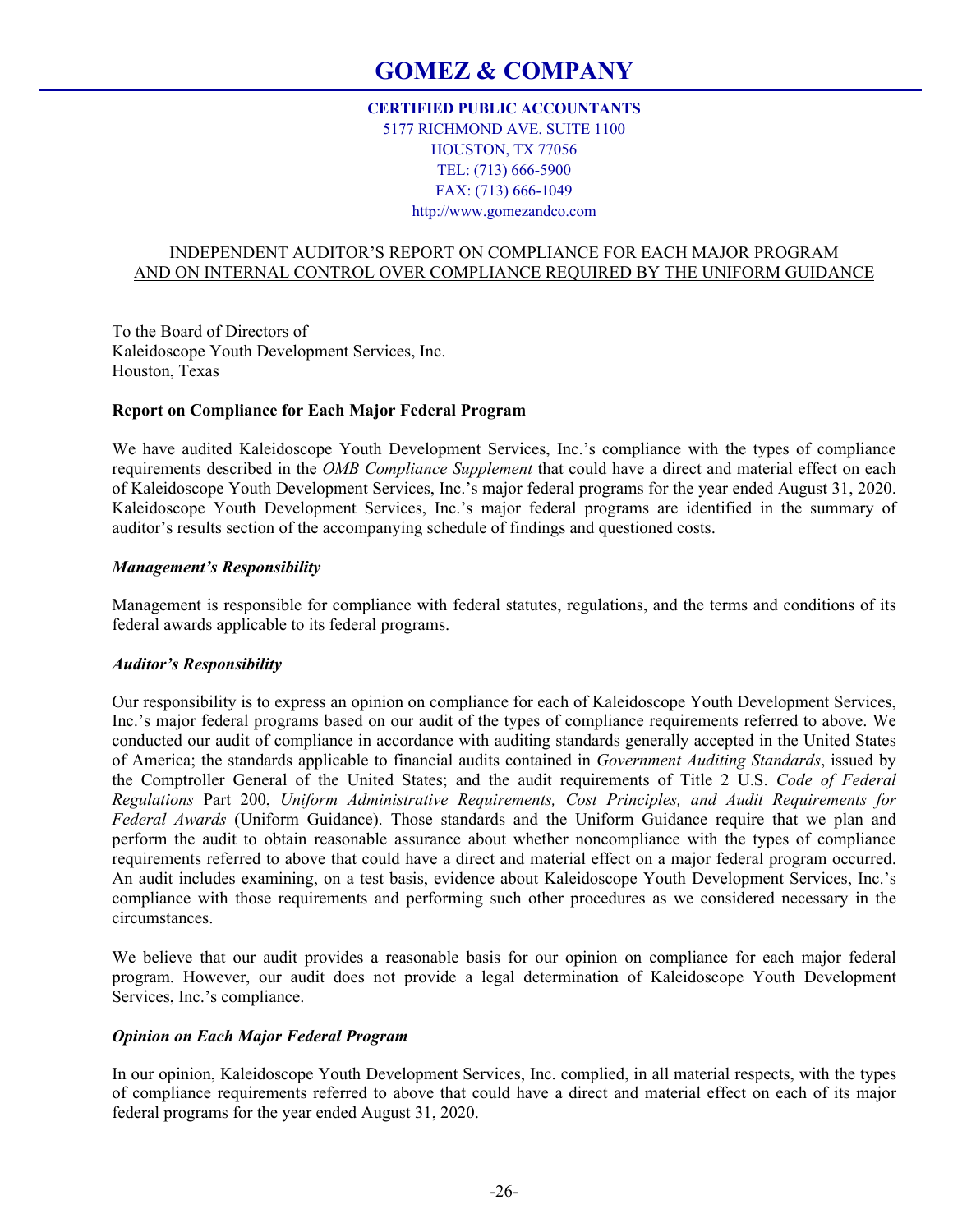#### **Report on Internal Control Over Compliance**

Management of Kaleidoscope Youth Development Services, Inc. is responsible for establishing and maintaining effective internal control over compliance with the types of compliance requirements referred to above. In planning and performing our audit of compliance, we considered Kaleidoscope Youth Development Services, Inc.'s internal control over compliance with the types of requirements that could have a direct and material effect on each major federal program to determine the auditing procedures that are appropriate in the circumstances for the purpose of expressing an opinion on compliance for each major federal program and to test and report on internal control over compliance in accordance with the Uniform Guidance, but not for the purpose of expressing an opinion on the effectiveness of internal control over compliance. Accordingly, we do not express an opinion on the effectiveness of Kaleidoscope Youth Development Services, Inc.'s internal control over compliance.

A *deficiency in internal control over compliance* exists when the design or operation of a control over compliance does not allow management or employees, in the normal course of performing their assigned functions, to prevent, or detect and correct, noncompliance with a type of compliance requirement of a federal program on a timely basis. A *material weakness in internal control over compliance* is a deficiency, or combination of deficiencies, in internal control over compliance, such that there is a reasonable possibility that material noncompliance with a type of compliance requirement of a federal program will not be prevented, or detected and corrected, on a timely basis. A *significant deficiency in internal control over compliance* is a deficiency, or a combination of deficiencies, in internal control over compliance with a type of compliance requirement of a federal program that is less severe than a material weakness in internal control over compliance, yet important enough to merit attention by those charged with governance.

Our consideration of internal control over compliance was for the limited purpose described in the first paragraph of this section and was not designed to identify all deficiencies in internal control over compliance that might be material weaknesses or significant deficiencies. We did not identify any deficiencies in internal control over compliance that we consider to be material weaknesses. However, material weaknesses may exist that have not been identified.

The purpose of this report on internal control over compliance is solely to describe the scope of our testing of internal control over compliance and the results of that testing based on the requirements of the Uniform Guidance. Accordingly, this report is not suitable for any other purpose.

Lenney & Company

Houston, TX January 20, 2021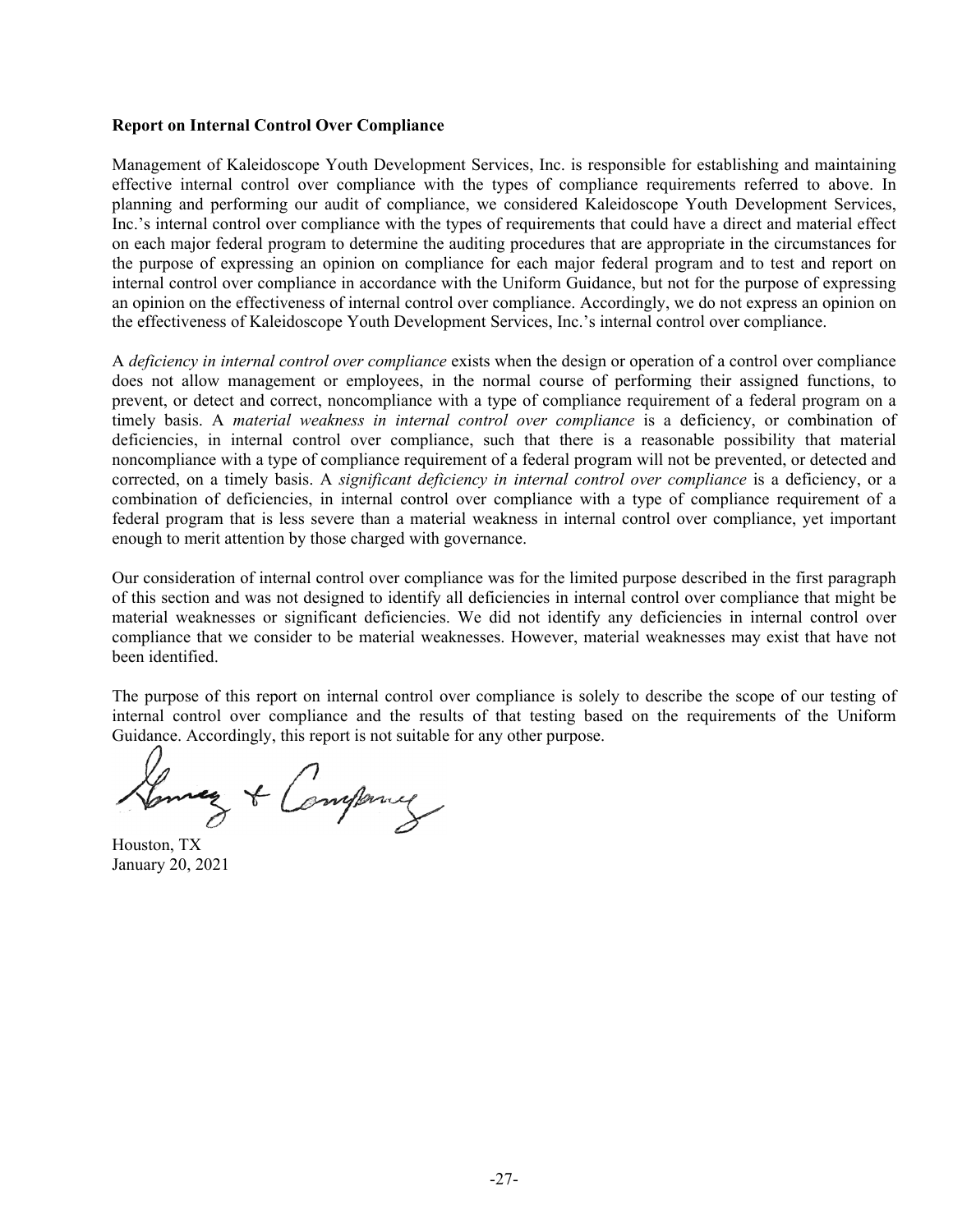# SCHEDULE OF FINDINGS AND QUESTIONED COSTS

# FOR THE YEAR ENDED AUGUST 31, 2020

### Summary of Audit Results

- 1. The auditor's report expresses an unmodified opinion on whether the financial statements were prepared in accordance with GAAP.
- 2. No significant deficiencies or material weaknesses on internal control over financial statements.
- 3. No instances of noncompliance material to the financial statements, which would be required to be reported in accordance with *Government Auditing Standards*, were disclosed during the audit.
- 4. No significant deficiencies or material weaknesses on internal control over major federal award programs.
- 5. The auditor's report on compliance for the major federal award programs expresses an unmodified opinion on all major programs.
- 6. The audit did not disclose any audit findings which are required to be reported in accordance with 2 CFR section 200.516(a).
- 7. Major programs:

U.S. Department of Education Passed – Through Texas Education Agency National School Lunch Program\* CFDA Number 10.555 School Breakfast Program\* CFDA Number 10.553

- 8. The threshold used for distinguishing between Type A and Type B programs was \$750,000
- 9. Kaleidoscope Youth Development Services, Inc. does qualify as a low-risk auditee.

| <b>Current Year Findings</b>                                                                         |  | Questioned<br>Costs |
|------------------------------------------------------------------------------------------------------|--|---------------------|
| No audit findings were noted as per governmental auditing standards and<br>2 CFR section 200.516(a). |  | $-0-$               |

#### \*Denotes a cluster.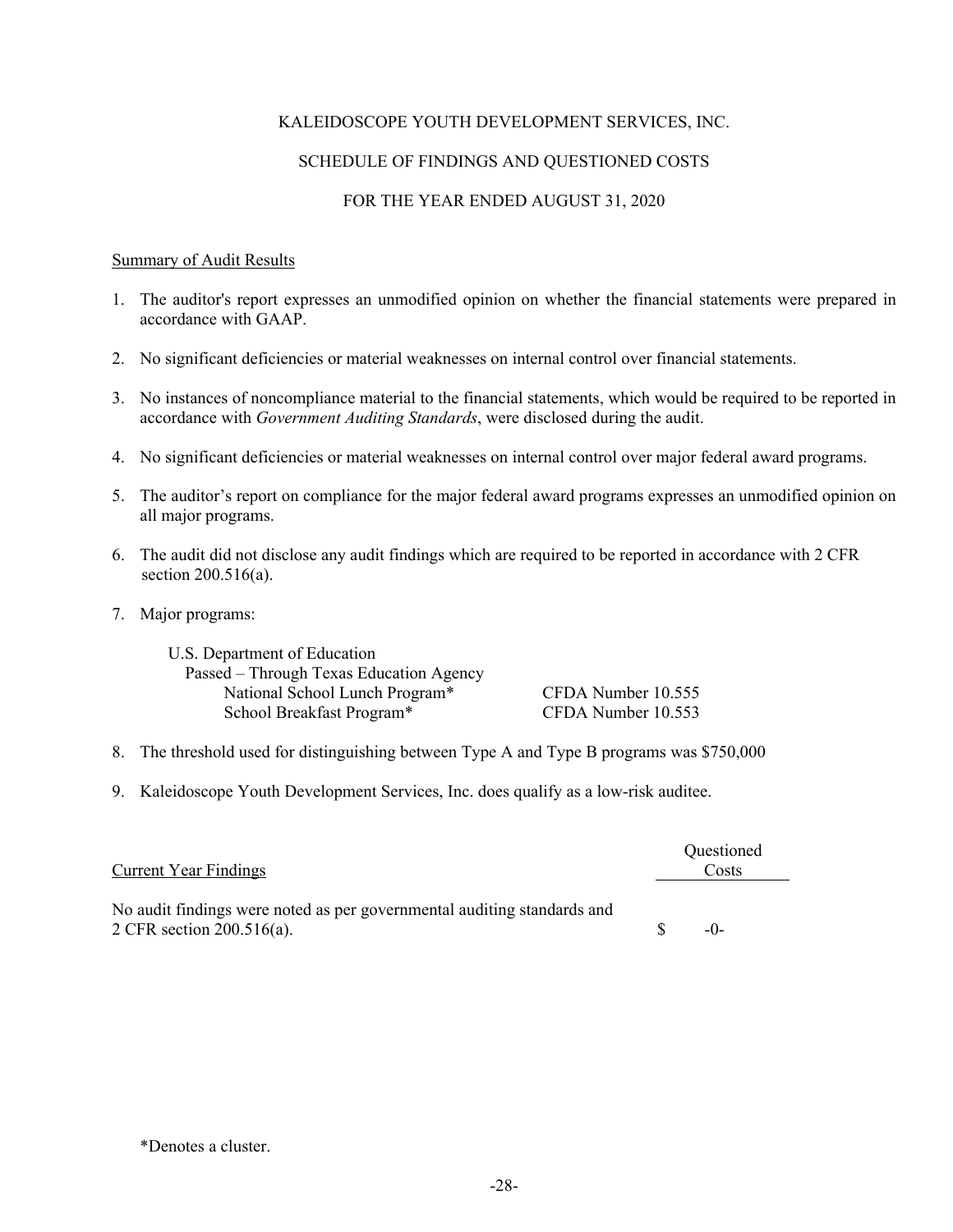# SCHEDULE OF PRIOR YEAR FINDINGS

# FOR THE YEAR ENDED AUGUST 31, 2020

No audit findings were noted as per governmental auditing standards and 2 CFR section  $200.516(a)$ . for the period ended August 31, 2019.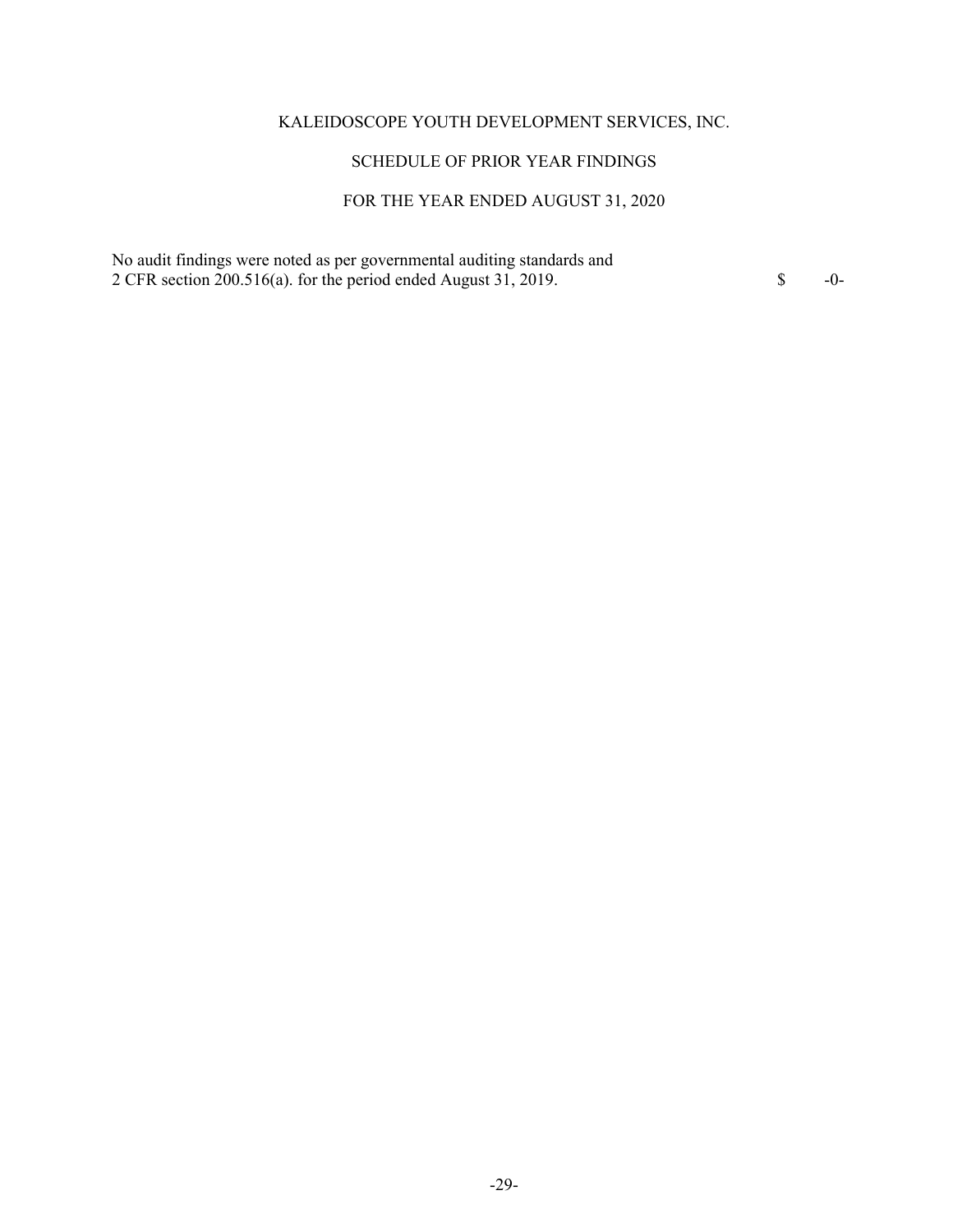# KALEIDOSCOPE YOUTH DEVELOPMENT SERVICES, INC. SCHEDULE OF EXPENDITURES OF FEDERAL AWARDS

### FOR THE YEAR ENDED AUGUST 31, 2020

| Federal Grantor/<br>Pass - Through Grantor/<br>Program Title                    | Federal<br><b>CFDA</b><br>Number | Pass - Through<br><b>Entity Identifying</b><br>Number | Federal<br>Expenditures | Amount<br>Relating to<br>Subrecipients |        |
|---------------------------------------------------------------------------------|----------------------------------|-------------------------------------------------------|-------------------------|----------------------------------------|--------|
| <b>U.S. Department of Education</b><br>Passed - Through Texas Education Agency: |                                  |                                                       |                         |                                        |        |
|                                                                                 |                                  |                                                       |                         |                                        |        |
| Title I, Part A, School Improvement                                             | 84.010A                          | 20610100000000                                        | \$<br>207,529 \$        |                                        |        |
| Title I, Part A, School Improvement                                             | 84.010A                          | 20610101101861                                        | 19,312                  |                                        |        |
| Idea - B Formula                                                                | 84.027A                          | 206600000000000000                                    | 138,198                 |                                        | 34,067 |
| Idea - B Formula                                                                | 84.027A                          | 206600011018616000                                    | 13,148                  |                                        |        |
| Idea - B Preschool                                                              | 84.173A                          | 206610000000000000                                    | 4,103                   |                                        |        |
| Title II, Part A, Teacher/Principal Training & Recruiting                       | 84.367A                          | 20694500000000                                        | 5,213                   |                                        |        |
| Title II, Part A, Teacher/Principal Training & Recruiting                       | 84.367A                          | 20694501101861                                        | 21,641                  |                                        |        |
| Title IV, Part A, Subpart 1                                                     | 84.424A                          | 20680100000000                                        | 1,800                   |                                        |        |
| Title IV, Part A, Subpart 1                                                     | 84.424A                          | 20680101101861                                        | 6,443                   |                                        |        |
| <b>Restart Hurricane Recovery</b>                                               | 84.938A                          | 18511700000000                                        | 25,000                  |                                        |        |
| Total U.S. Department of Education                                              |                                  |                                                       | 442,387                 |                                        | 34,067 |
| <b>U.S. Department of Agriculture</b>                                           |                                  |                                                       |                         |                                        |        |
| Passed - Through Texas Education Agency                                         |                                  |                                                       |                         |                                        |        |
| Federal Food Service Reimbursement                                              |                                  |                                                       |                         |                                        |        |
| School Breakfast                                                                | 10.553                           | 71402001                                              | 86,295                  |                                        |        |
| National School Lunch                                                           | 10.555                           | 71302001                                              | 160,665                 |                                        |        |
| Passed - Through Texas Department of Agriculture                                |                                  |                                                       |                         |                                        |        |
| <b>USDA Commodity Food Distribution</b>                                         | 10.555                           |                                                       | 39,622                  |                                        |        |
| Total U.S. Department of Agriculture                                            |                                  |                                                       | 286,582                 |                                        |        |
| <b>U.S Department of the Treasury</b>                                           |                                  |                                                       |                         |                                        |        |
| Passed - Through Texas Division of Emergency Management                         |                                  |                                                       |                         |                                        |        |
| COVID-19 Coronavirus Relief Fund                                                | 21.019                           | 2020-CF-21019                                         | 87,426                  |                                        |        |
| Total U.S. Department of the Treasury                                           |                                  |                                                       | 87,426                  |                                        |        |
| Total Expenditures of Federal Awards                                            |                                  |                                                       | \$<br>816,395 \$        |                                        | 34,067 |